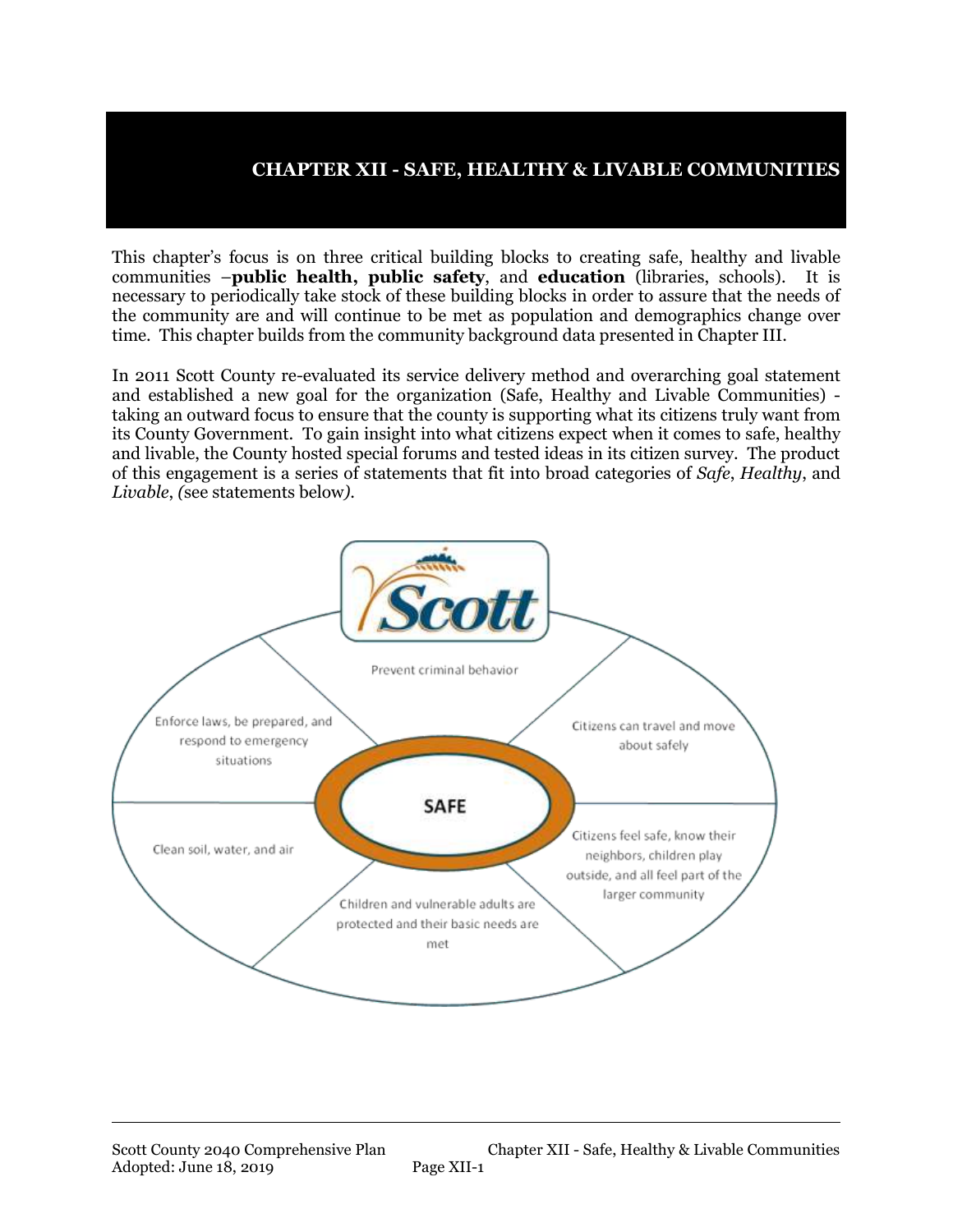

Scott County 2040 Comprehensive Plan Chapter XII - Safe, Healthy & Livable Communities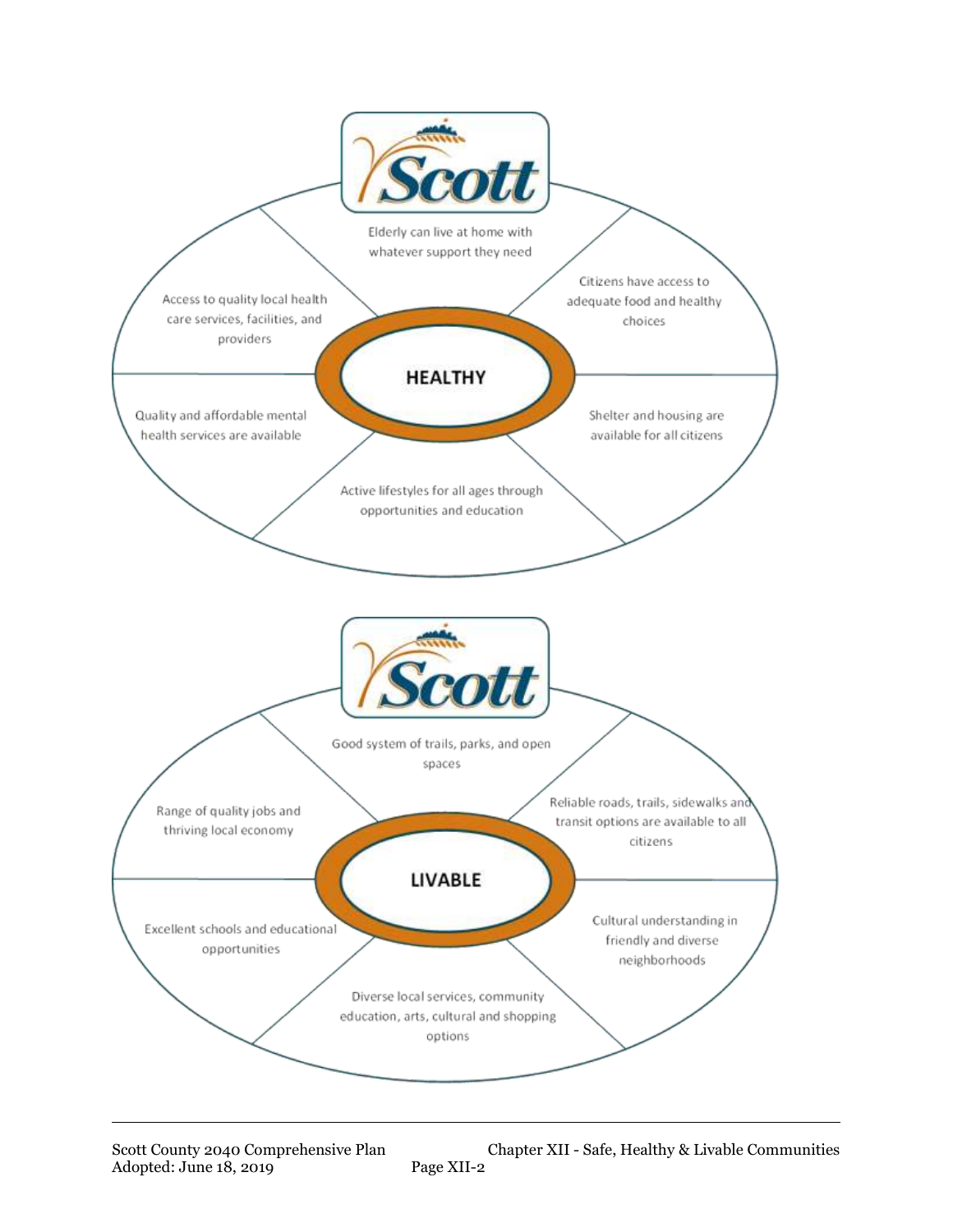### **PUBLIC HEALTH PLAN**

*"Citizens have access to adequate food and healthy choices*."

*"Active lifestyles for all ages through opportunities and education*."

- Scott County Results Map - Healthy

The impact of environmental factors on health, diseases and chronic diseases affect an individual's life. Similarly, the health and vitality of a community depends on that of its people. The goal of community level efforts is to make healthy living easier



where people live, learn, work, and play. How the surrounding environment is built contributes to many of the problems and solutions to improving our health. Supporting people who are affected most by death, disability, and suffering from chronic disease help reach health equity.

Modern urban planning was created in part to promote the health and wellbeing of city dwellers in the late 19th century. Urban planning and health specialists combined forces to identify these factors and stop the spread of diseases like cholera and typhoid. Today, long-range planning looks intentionally at how land use, transporation, housing, recreation, natural resource and infrastrastructure (or systems) planning impacts public welfare (or people). Professionals working in public health are increasing playing a key role in community design and comprehensive planning by providing important metrics linking the impacts of long range planning decisions to public health. The goal of community level efforts is to make healthy living easier where people live, learn, work, worship, and play. This plan inventories the major public health providers in Scott County, and promotes goals and policies to advance public health through long-range system planning – primarily in the areas of healthy eating and active living.

### **PUBLIC HEALTH AGENCIES**

This Plan starts with an overview of some key public health agencies and providers in Scott County assisting residents meet their basic needs.

#### **A. Scott County Health and Human Services**

Scott County's Health and Human Services Department is responsible for community initiatives that will improve outcomes for consumers by bringing County services, school district, private sector providers, and juvenile corrections into an integrated support network for families. Social services include Child Protection, Adult and Children's Mental Health, Minor Parent, Foster Care, Adoption, Child Care Licensing, Long Term Care, Chemical Dependency and Developmental Disabilities. Scott County also has its own Mental Health Center and Day Training and Habilitation program, New Options, for adults with developmental disabilities.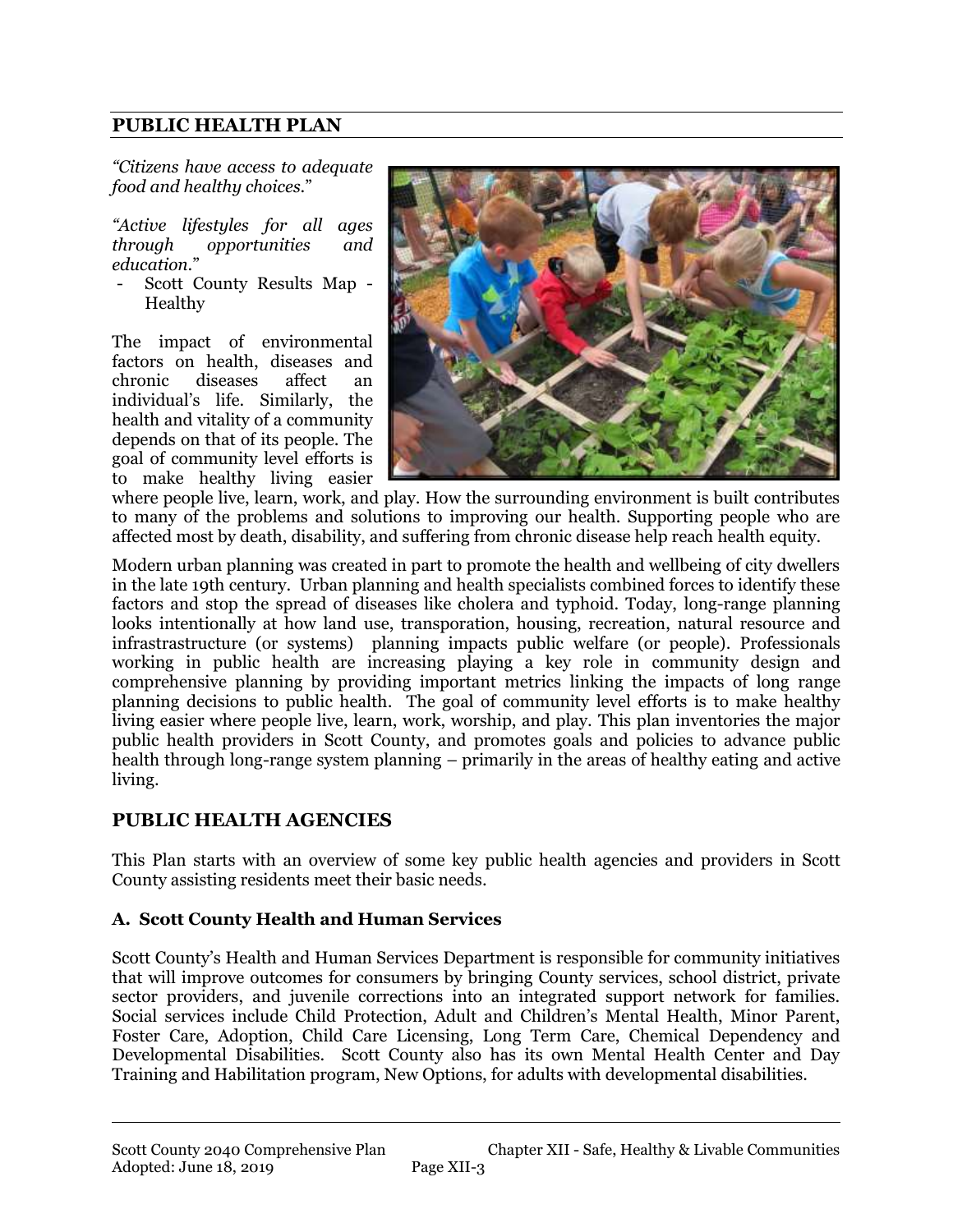#### **B. Scott County Public Health**

Scott County Public Health provides services to promote healthier living for county residents. Public Health staff includes licensed registered nurses, community health workers, and public health specialists who provide identify health needs and resources within the community to protect and promote the health of all residents in Scott County. Main programs include Disease Prevention and Control, Family Health, and Health Promotion. Scott County Public Health works in partnership with communities, schools, work sites and health care organizations to help make the healthy choice, the easy choice for all residents.

As one of the recipients of the Statewide Health Improvement Partnership (SHIP) grant, Scott County Public Health collaborates with the Minnesota Department of Health and local community partners to provide resources for individuals and groups to improve their health. Public Health works on a variety of strategies in settings across the county to implement policy, systems, and environmental changes. These include:

- $\Box$  Healthy Eating and Active Living in the Community
- $\Box$  Healthy Eating and Active Living in Schools
- Advanced Community and Clinical Linkages
- Smoke-free Communities
- Work Site Wellness

Scott County Public Health has convened the Scott County Health Matters Community Leadership Team (CLT) made up of stakeholders from community organizations representing Scott County residents. The CLT guides the development, implementation, and evaluation of health promotion activities in Scott County. The CLT's mission is to reduce obesity and tobacco use and exposure through policy, systems and environmental change in Scott County.

#### **C. Scott County Workforce Development Center**

Economic assistance is provided for citizens who are elderly and disabled as well as those who have a work requirement. The Workforce Center provides services through both the County and State to help people obtain skills to find and keep jobs, along with providing assistance until citizens become self-sufficient. Child support services, including locating non-custodial parents, establishing parentage, establishing and enforcing child support orders and collecting current and past-due support are also available.

### **D. CAP Agency**

The CAP Agency is a private non-profit organization providing services to residents of Scott, Carver and Dakota Counties. The CAP Agency serves approximately 25,000 children, families and senior citizens each year in its tri-county service area and has a \$12 million operating budget. The agency is part of a national community action association focused on reducing poverty through an integrated service approach that addresses strengths and barriers and creates a plan for increased self-reliance.

#### **E. Hospitals, Clinics, Health Service Providers**

Scott County is home to two major hospitals. St. Francis Regional Medical Center in Shakopee and Queen of Peace Hospital in New Prague provide healthcare and emergency services for county residents and the surrounding region. Map XII-1 shows a number of clinics and health service locations that also serve residents.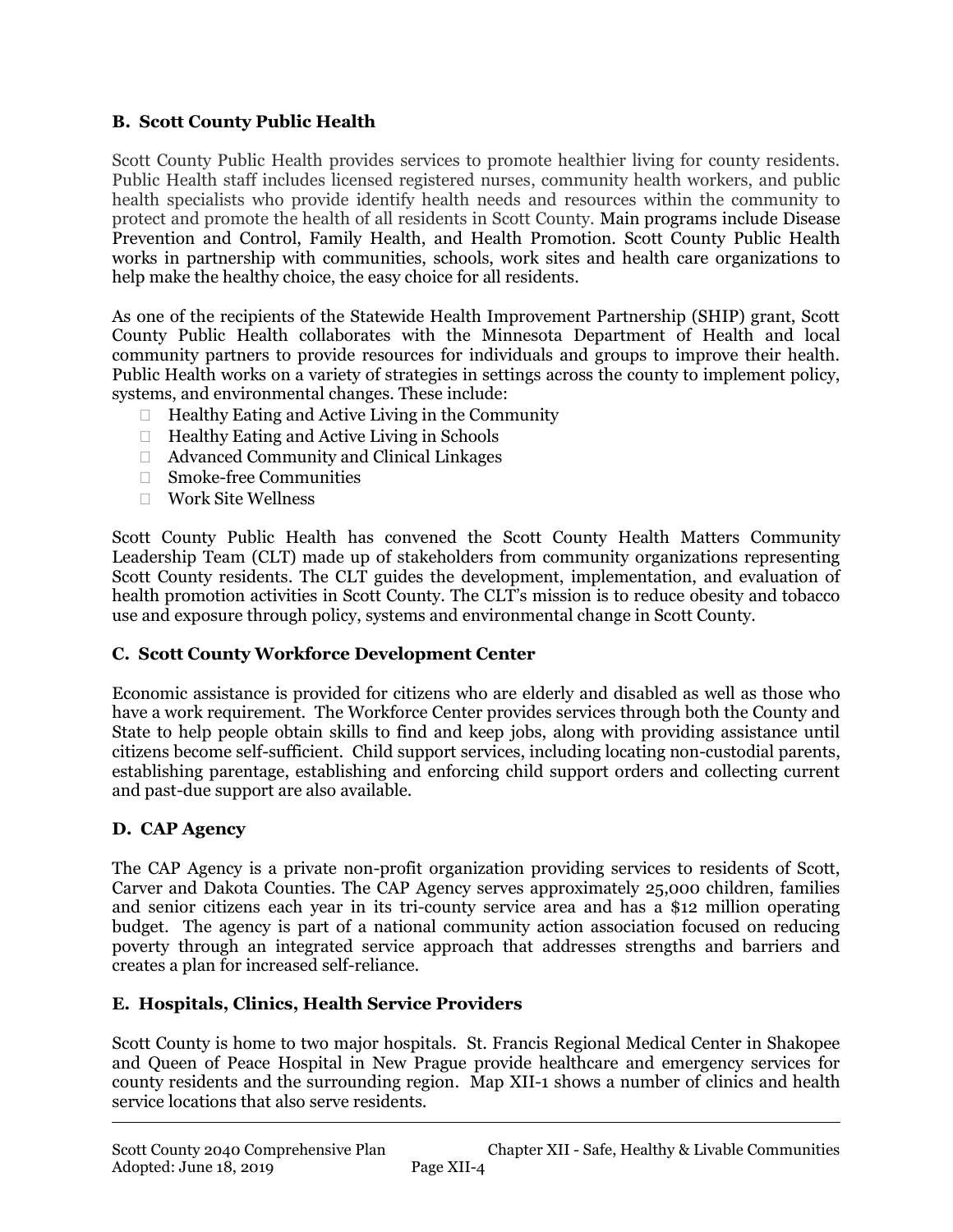St. Francis Regional Medical Center is jointly owned by Allina Health, Park Nicollet Health Services and Essentia Health Critical Access Group. This unique structure enables us to combine the caring and compassion of a community hospital with the modern medical technology, specialties, and services found in the metro area. With over 430 physicians and 85 private hospital rooms, the hospital served nearly 120,000 outpatients in 2015.

Queen of Peace Hospital (301 Second Street NE, New Prague) is a 25-bed facility offering a strong family practice physician network and a comprehensive array of specialty services for residents of southern Scott County. First opened in 1952 as Community Memorial Hospital, Queen of Peace Hospital has maintained the caring values of a small-town hospital. They also provide a clinic in Belle Plaine.

The Scott County Health Care Systems Collaborative was formed in 2012 with the vision to create a healthier community by connecting identified community needs with community resources. Their mission is to collaborate as health care leaders to maintain and improve the health of the residents of Scott County. Members have included public and private health care agencies, health plans, schools, and other community partners.



**Map XII-1 Health Care Facilities Location Map**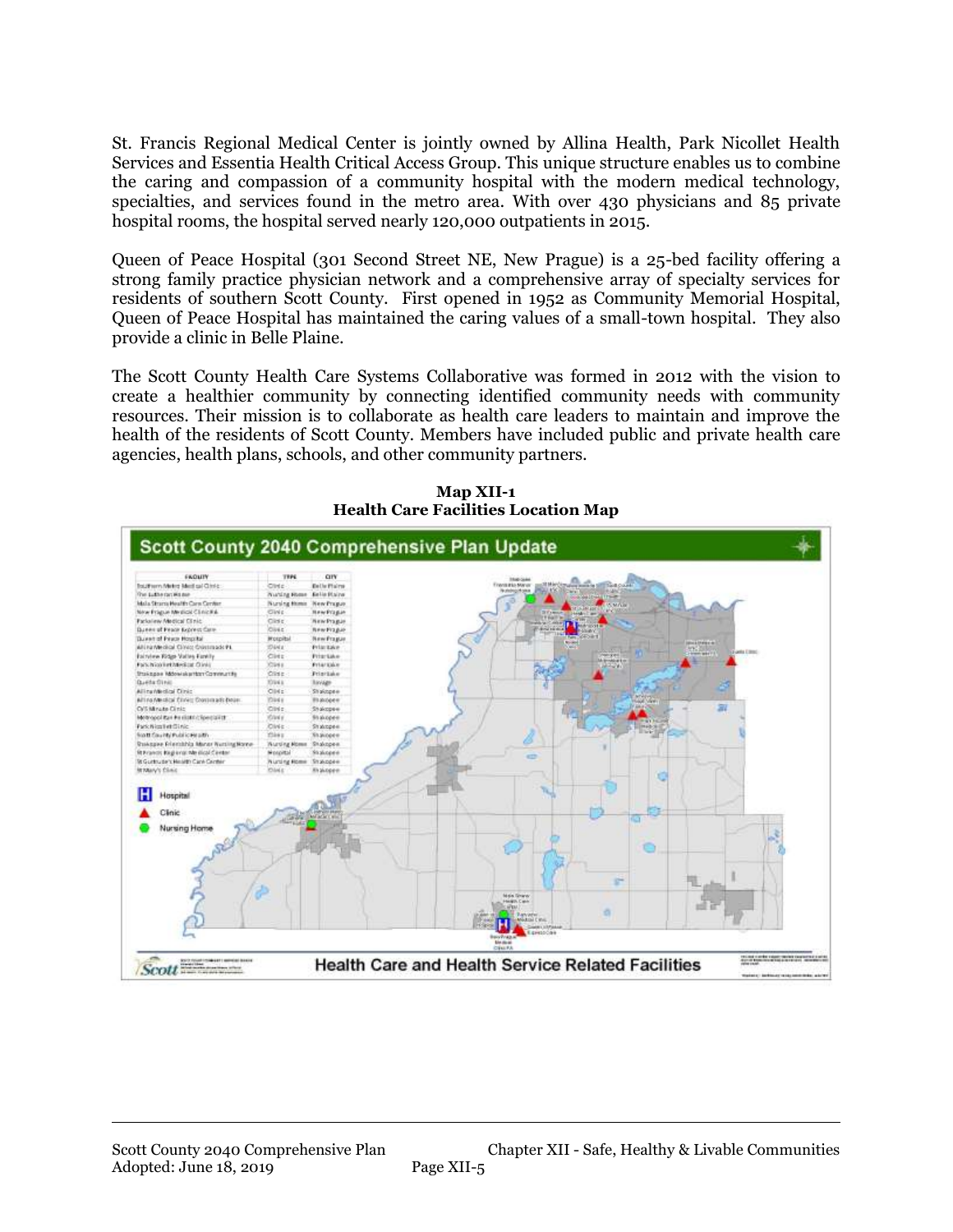#### **HEALTHY COMMUNITIES**

The impact of environmental factors on health, diseases and chronic diseases affect an individual's life. Social determinants of health include income, education, employment, housing, transportation, stress levels, access to healthy food, safe places to be physically active, exposure to environmental hazards and availability of early learning opportunities. Attention to these offers the potential for closing some of the gaps associated with health disparities. These conditions interact to increase or decrease risk for major diseases such as heart disease, stroke, diabetes and some forms of cancer. Approximately 60% of premature deaths can be attributed to factors



that include our environment (e.g., the air we breathe), our ability to be physically active (e.g., whether a neighborhood has safe sidewalks), our access to grocery stores and health care services (e.g., whether goods and services are near or transit is available) and our socioeconomic status. A community's comprehensive plan can be a powerful tool in shaping many social determinants of health.

Policy, place, and community matter. Many barriers can make it hard to live a healthy life. We can achieve health equity when we remove barriers or find ways to overcome them so people have a chance to reach his or her full potential. Research has shown that access to good schools, healthcare, food and the ability to be active are all essential to good health. Populations at highest risk for chronic disease include older adults; people with low incomes, less education, poor diet, and limited access to healthy food; people of color; those who are physically inactive; and those who smoke or are exposed to secondhand smoke.

People of color in Minnesota historically, have had lower incomes and education levels leading to fewer opportunities to achieve their optimal health and well-being. Additionally, these conditions have an economic impact resulting in millions of dollars in health care expenses, lost wages and productivity. Policies, systems and environmental changes can address health disparities like this, and improve the health and well-being of all. Community engagement efforts provide people an opportunity to identify their needs, contribute to solutions and influence their environment. Including community members from groups most impacted by disparities in the decision-making process can contribute to better health and well-being.

# **A. Healthy Eating**

Scott County has a direct influence on food policy and planning by: guiding and zoning land for agricultural production, as well as smaller-scale food production, processing and distribution in the townships; partnering with local and regional transit providers to offer affordable, safe and reliable transportation options to food sources, and collaborating with Scott County Public Health, cities, townships, school districts, and businesses on food policy advocacy and planning.

Community design, the built environment, planning, transportation, and public health all influence the accessibility of healthy food options in our communities. Every community member, governmental departments, businesses and others may have different answers to the question: "What is a healthy food?" These definitions may be passed along through government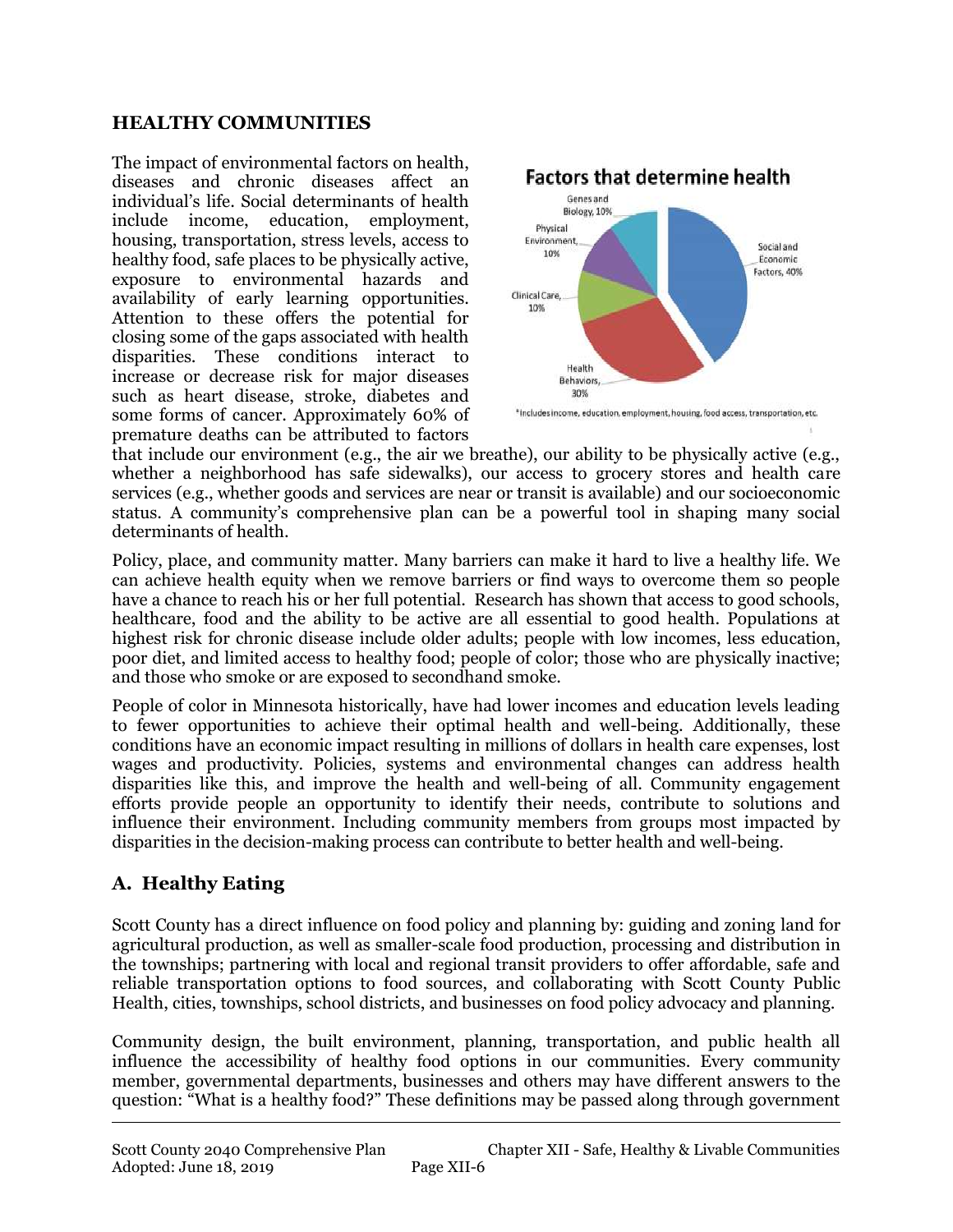definitions, cultural traditions, healthcare providers, or popular culture. It is important to have a food supply that can meet diverse needs, definitions, and interests of all partners.

In Minnesota, 1 out of 10 people don't have enough food. According to Feeding America, 8.2% of Scott County households reported being food-insecure (Defined as "unable at times during the year, to provide adequate food for one of more household members because the household lacked money or other resources for food") in 2010. For children, this percentage increased to 12.6% in 2010. A growing body of research indicates that children in food insecure households are at greater risk for adverse physical and mental health outcomes.

For the first time in 2016, the Scott County Resident Survey asked citizens about food insecurity and its importance; 89% of county residents indicated "access to adequate and healthy food choices is essential or very important to advancing a healthy community". However, on average, county residents rated Scott County 59/100 for "availability of fresh fruits and vegetables." This shows a discrepancy in what residents frequently value and what is available to them within the county for healthy food options (see Chapter II for more results on this topic).



Map XII-2 shows how many Scott County grocery stores (or grocery stores just outside the county border) can be reached by vehicle in 10 minutes, from any location in the county. Most county residents (97% of the population) live within a 10-minute drive to at least one grocery store (the mapping analysis includes full service grocery stores and markets. Studies show that proximity to a grocery store and healthy retail options influences health. While food options at certain gas stations have expanded, they were not included because emphasis is placed on access to a wide variety of fresh fruits and vegetables. Seasonal farmers markets were not included in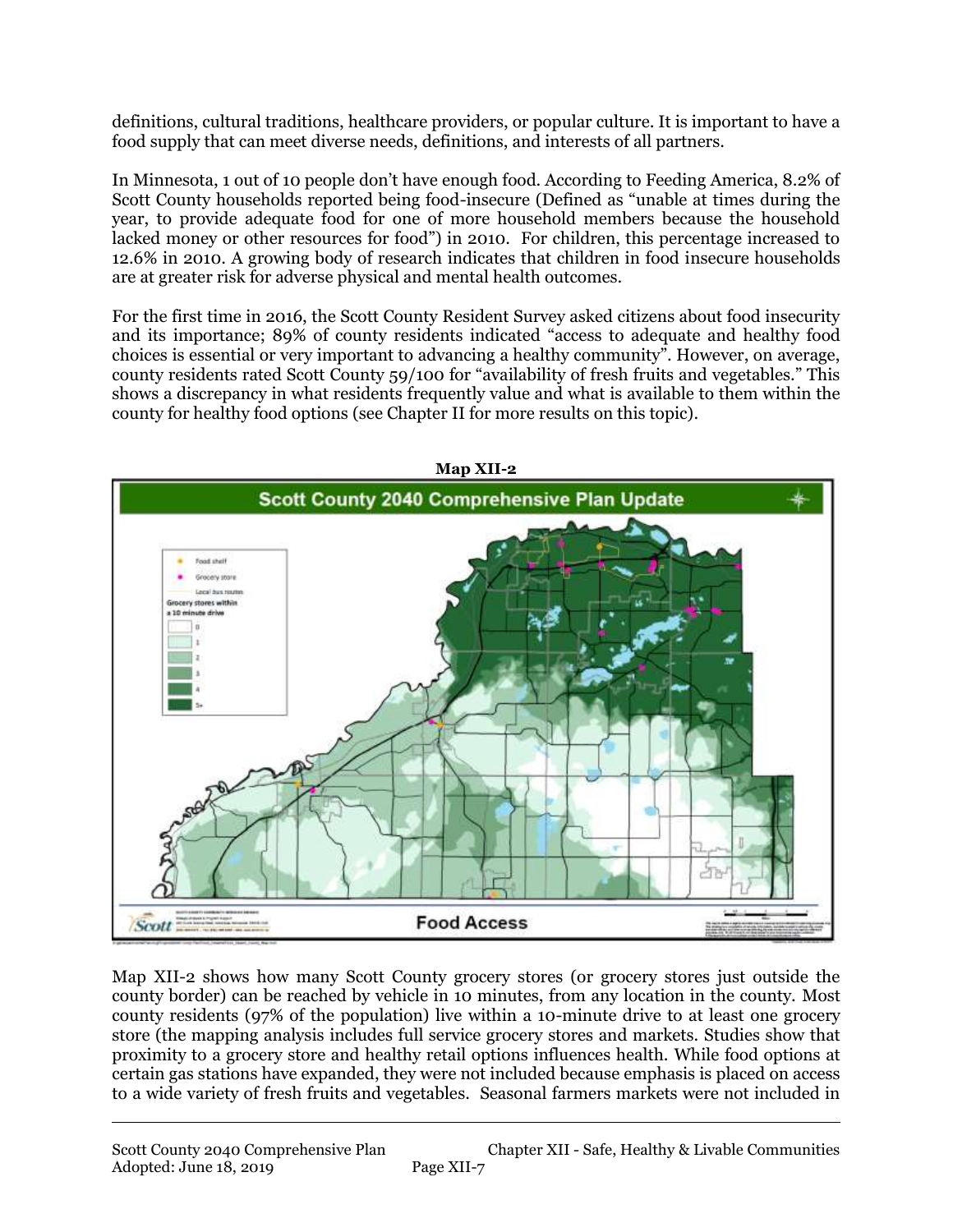this mapping analysis). There is a small pocket in the southeastern part of the county (western Elko New Market, southwestern New Market Township, and northeastern Cedar Lake Township) that live outside a 10-minute drive – representing about 3% of the population. The road network analysis uses public roads and their speed limits to create the drive time calculations. Using 2010 Census blocks data, about 20% of County residents currently live within a half mile of a grocery store. Residents in the northern half of the county have plenty of options (5+) to purchase healthy food.

This food access mapping was done for each city and included additional information such as local bus routes, sidewalks and trails, and neighborhoods where many households are without a vehicle. In Shakopee, there are a number of census block groups in and around the downtown area with a high rate of households without vehicles – 13%. A few small ethnic grocery stores are reachable by foot or bike from this area, and a local bus route stop at 4th Ave. services nearby Cub Foods and Target. This location holds the largest concentration of households without vehicles in the County.

Statewide, it is reported that 5.6% of low income residents live more than one mile to a supermarket or grocery store. Nearly 1.4% of households who live more than one mile do not have access to a car. Within these neighborhoods, available grocery stores and supermarkets may also have variations in affordability and diversity of food items available.

Scott County Public Health began assessing the food retail environment of convenience stores starting in lower income and rural neighborhoods in Scott County. Many times convenience stores can be the only food outlet for several miles offering convenient and affordable ready-toeat foods. Staff worked in partnership with the Center for Advanced Professional Studies (CAPS) students through Shakopee High School to assess the product, price, promotion, and placement of healthy and unhealthy products. The objective is to increase access to fruits and vegetables and reduce access to products high in sodium, added sugar and saturated fat. This effort is layered with the tobacco free living point of sale strategy, also looking at retail environment and the availability and advertisement of a variety of tobacco products.

The complex journey of the food system includes a range of steps taken to bring food to a population, including the inputs, actions, and outputs of growing, harvesting, processing, packaging, marketing, distributing, and disposing of food and its packaging. The nation's current food system has been described as one that simultaneously provides an overabundance of less healthy, more processed foods alongside inequitable access to healthier and affordable foods.

A healthy food system can support human health and nutrition in a number of ways. These include guiding what types of food are produced and available, how food is processed, reducing food waste in ways that improve food security, and reducing environmental health effects. To help navigate this complex system, we engage residents, businesses, and other governmental agencies within our communities to provide healthy, culturally appropriate, and affordable food options. To see where our younger population is at today with healthy eating practices, see Chapter II for results from recent student surveys related to fruit and vegetable consumption.

# **B. Active Living**

Active Living integrates physical activity into daily routines such as walking or bicycling for recreational, occupational, or purposeful (transportation) reasons. A community that supports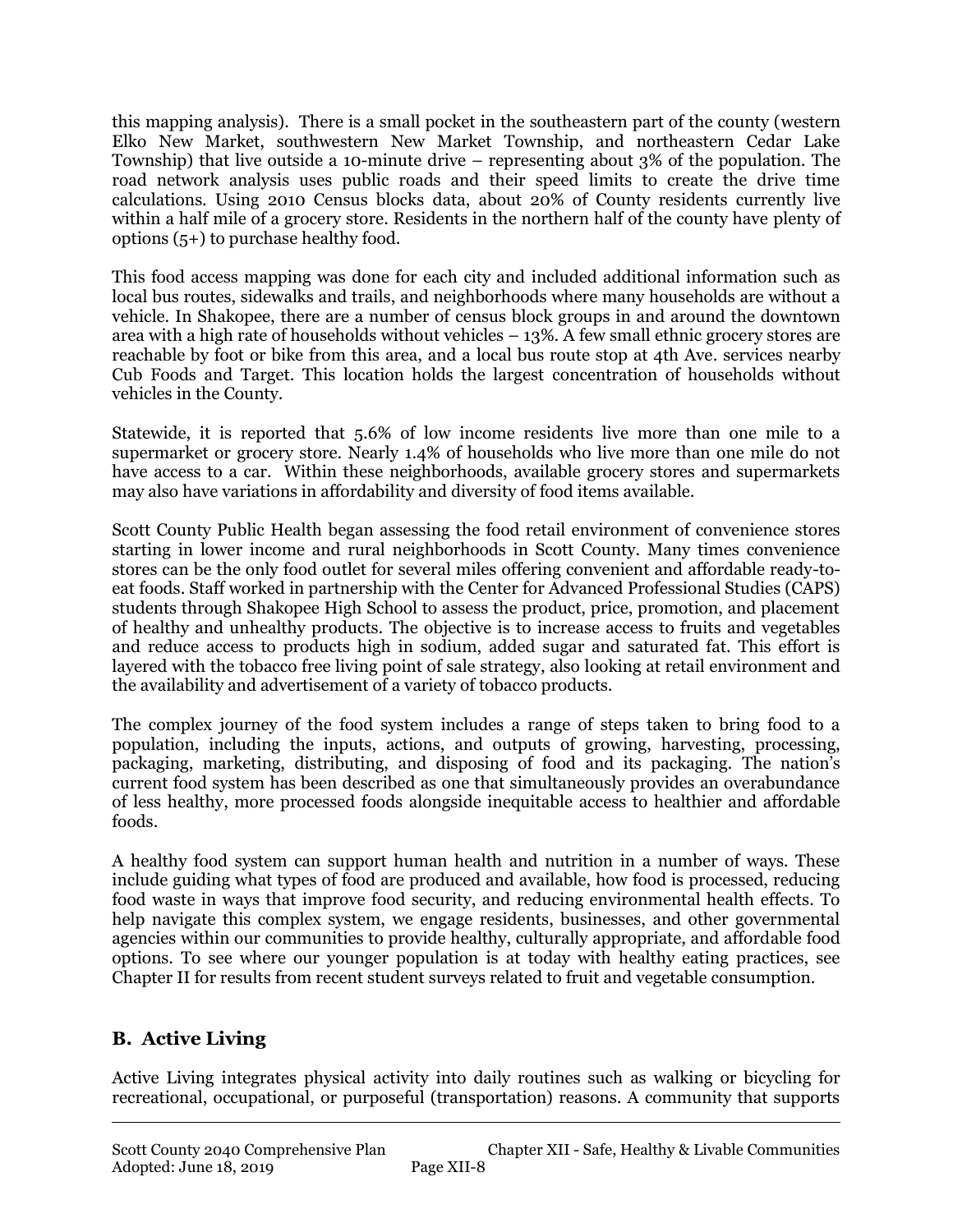Active Living is one that provides safe, desirable, and convenient opportunities for physical activity. Active Living policies and practices in community design, land use, site planning, increased awareness, and facility access are proven effective to increase levels of physical activity.

Physical activity benefits the health of people in all age groups regardless of their health status. Physical activity helps to reduce body fat, improve cardiovascular, metabolic, and bone health, as well as improve mental health. Among adults specifically, physical activity lowers risk of heart disease, high blood pressure, stroke, diabetes, colon cancer, breast cancer and depression. Lack of physical activity, combined with other lifestyle behaviors, is the second leading cause of preventable death and disease in the United States and is a large economic burden. Physical activity is integral for good health. In Scott County, only 1 out of 4 residents engage in sufficient moderate physical activity during a typical week (150-299 minutes). A growing body of research indicates that inactive adults have a higher risk for early death, heart disease, stroke, type 2 diabetes, depression, and some cancers. Community design, the built environment, awareness and education, parks and trails, planning, transportation, and public health all influence opportunities for and access to physical activity in our communities and each of these services are touched or substantially provided by the members of our group.

Certain populations are less likely to reach recommended physical activity levels. The prevalence of inactivity in Minnesotans is greatest in rural areas, among people of color, older adults, persons with disabilities, women, those with lower education attainment, and those in lower income groups. These populations are at greater risk for other health conditions and experience greater health disparities. Nearly half of Minnesota adults do not meet physical activity recommendations. According to the 2014 Minnesota SHAPE Survey, when asked about the availability, connection, and maintenance of sidewalks, trails, and walking paths, 22.9% of Scott County residents reported that there were no sidewalks in their neighborhood.

Goals, policies and recommendations to promote active living are found in Chapter VII: Parks & Trails

# **C. Social Cohesion and Mental Health**

A review of Community Health Needs Assessments completed by local hospitals, health plans and local public health found that mental health was the highest health care need or gap, and a common priority for all partners. Mental health care was high in demand for youth, teens and seniors. Findings from a number of recent national studies indicate that adults with a serious and persistent mental illness are dying, on the average, 25 years earlier than the general population. The leading causes of these premature deaths are heart and lung disease, diabetes and cancer.

People who reside in urban areas are more likely to develop depression, anxiety, and schizophrenia than those living in rural areas. No matter where you live, at least one in four people will have a mental illness in their lifetime, and nearly everyone suffers from mental health-related issues such as low mood, loneliness, stress, and anxiety at some time or another. Mental health is not an individual issue – it affects the whole community. Mental illness can increase community costs of health care and puts people at higher risk for becoming disadvantaged in education and employment, and their opportunities for economic and social opportunities may decline. In these ways, mental health problems affect a community's ability to remain thriving, resilient, and sustainable.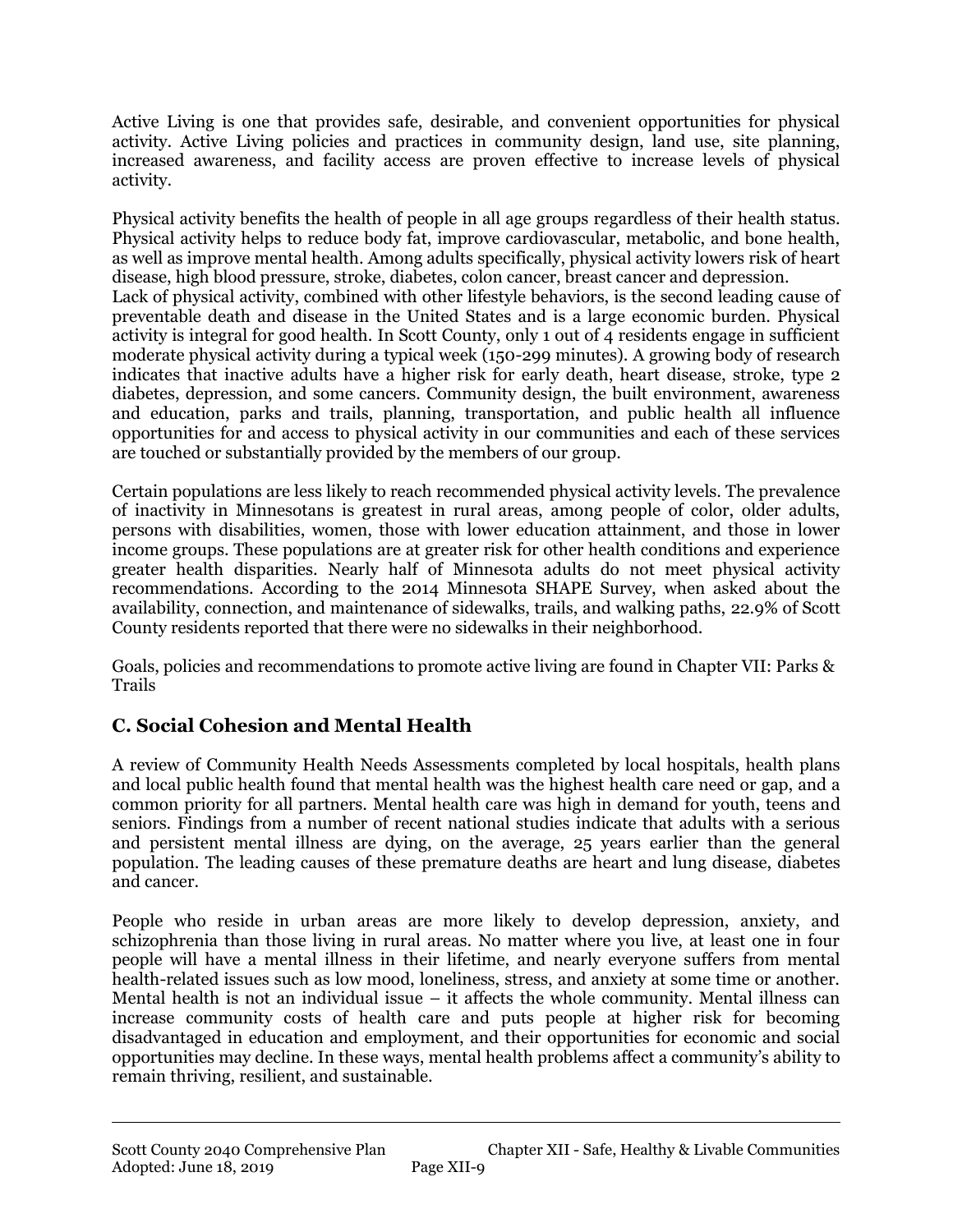Through collaboration, Scott County is committed to addressing these issues through design. Active design is not simply a physical health effort as regular exercise can be an effective way to address some forms of mild depression (as well as reducing anxiety and some of the symptoms of dementia, ADHD, and even schizophrenia). Positive social interaction increases self-esteem and feelings of belonging, and it mitigates loneliness and anxiety. Public spaces can install features like benches and games to facilitate social interaction and provide settings for community activities.

The Scott County Health Care Systems Collaborative developed a resource grid of essential information regarding all mental health providers and their services in Scott County. This guide was distributed twice by public health and the collaborative members to all medical providers, schools, social service agencies and other community partners as well as posted on the Scott County website: [https://www.scottcountymn.gov/345/Public-Health-Clinics-and-Services.](https://www.scottcountymn.gov/345/Public-Health-Clinics-and-Services)

### **PUBLIC HEALTH GOALS AND POLICIES**

As stated earlier in this chapter, Scott County has a direct influence on public health policy and planning. The following are goals and policies to guide this influence over the next 20 years.

### **Goal #XII-1 Create safe, healthy, and livable communities in Scott County.**

- a. Understand and address the diverse needs of the growing population.
- b. Assist multicultural inclusion, acceptance, and adaptation of new residents to Scott County and reduce disparities in access, service, and outcomes for racial and ethnic minorities.
- c. Design and implement an effective and comprehensive continuum of health, social service, public safety, courts, and correctional services.
- d. Promote the growth of non-profit and for-profit health, human services, and correctional service sectors within Scott County, and increase providers who serve a full continuum of community needs.
- e. Maintain and improve healthcare access for people who cannot provide or care for themselves.
- f. Follow the goals and policies for land use, growth management, parks and trails, natural and water recourses, and transportation as advanced in this 2040 Comprehensive Plan Update.
- g. Promote connected public open spaces and walkable/rollable communities to provide opportunities for people to maintain active lifestyles near their homes.
- h. Utilize available grants and external funding opportunities to help provide assistance in the promotion of active lifestyles.
- i. Create environments that promote active living through physical activity and community design
- j. Increase the capacity of the County to respond to public health nuisances.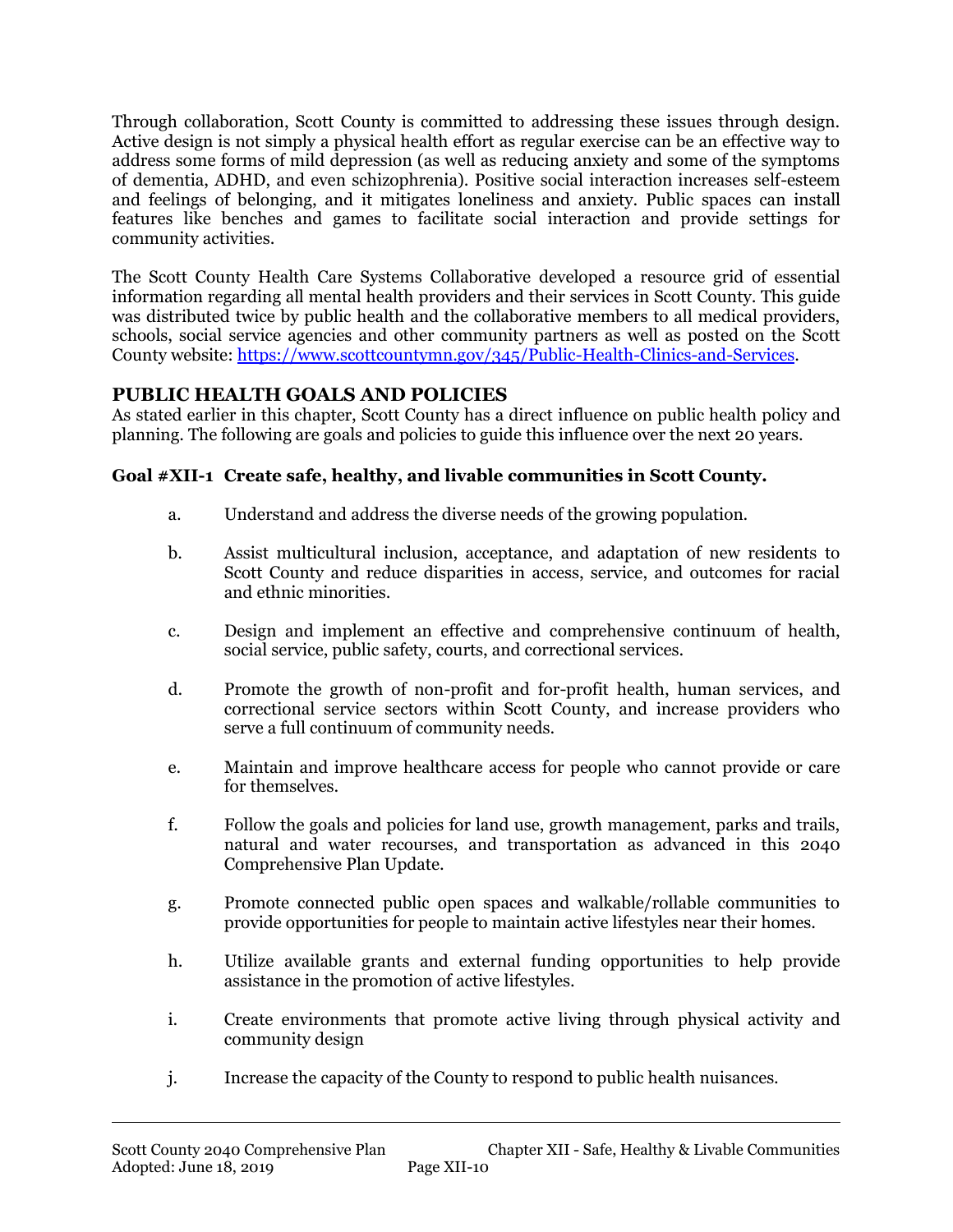*Reason: A comprehensive and effective continuum of services is responsive to the needs (and risks) of the population in general and people in particular. It is based on the body of research of what works to achieve the best outcomes and is provided by all service sectors within a coordinated and integrated service delivery system. It ensures equal access, due process and equitable outcomes, and delivers the right service at the right time to the right people. The continuum of service within Scott County meets current mandates and provides the most essential services but needs to mature and develop along these lines.* 

#### **Goal #XII-2 Strengthen public partnerships and an active and engaged population to promote public health.**

- a. Facilitate collaboration and networked governance of all people-serving sectors (public, for-profit, non-profit, faith, and community/volunteer) across all boundaries to meet 2040 Plan Update recommendations.
- b. Charter a relationship with the State based on partnership models and shared governance of local services for mutual development of policies that meet the needs of communities.
- c. Advance prevention and early intervention strategies that promote health, wellness, and healthy life choices.
- d. Pursue creative staffing and technology solutions in support of consistent levels of outstanding customer service to all the residents of Scott County.
- e. Authentically engage citizens in the decision making process for their health and wellbeing.
- f. Provide opportunities for all citizens to identify their needs, contribute to solutions and influence their environments.
- g. Explore opportunities through the University of Minnesota's Resilient Communities Program or similar student-led research programs to address items such as creating a food forest or edible landscape.

*Reason: Scott County needs an active and engaged citizenry, a vital partnership with all people-serving agencies, and an equal partnership with the State in order to meet its vision. In addition, local government has to develop competencies and capacities to act in a coordinated and comprehensive manner with all of its partners to address community needs which require the concerted efforts of everyone (e.g., emergency response, health promotion, community asset development, community education, volunteerism and charity).*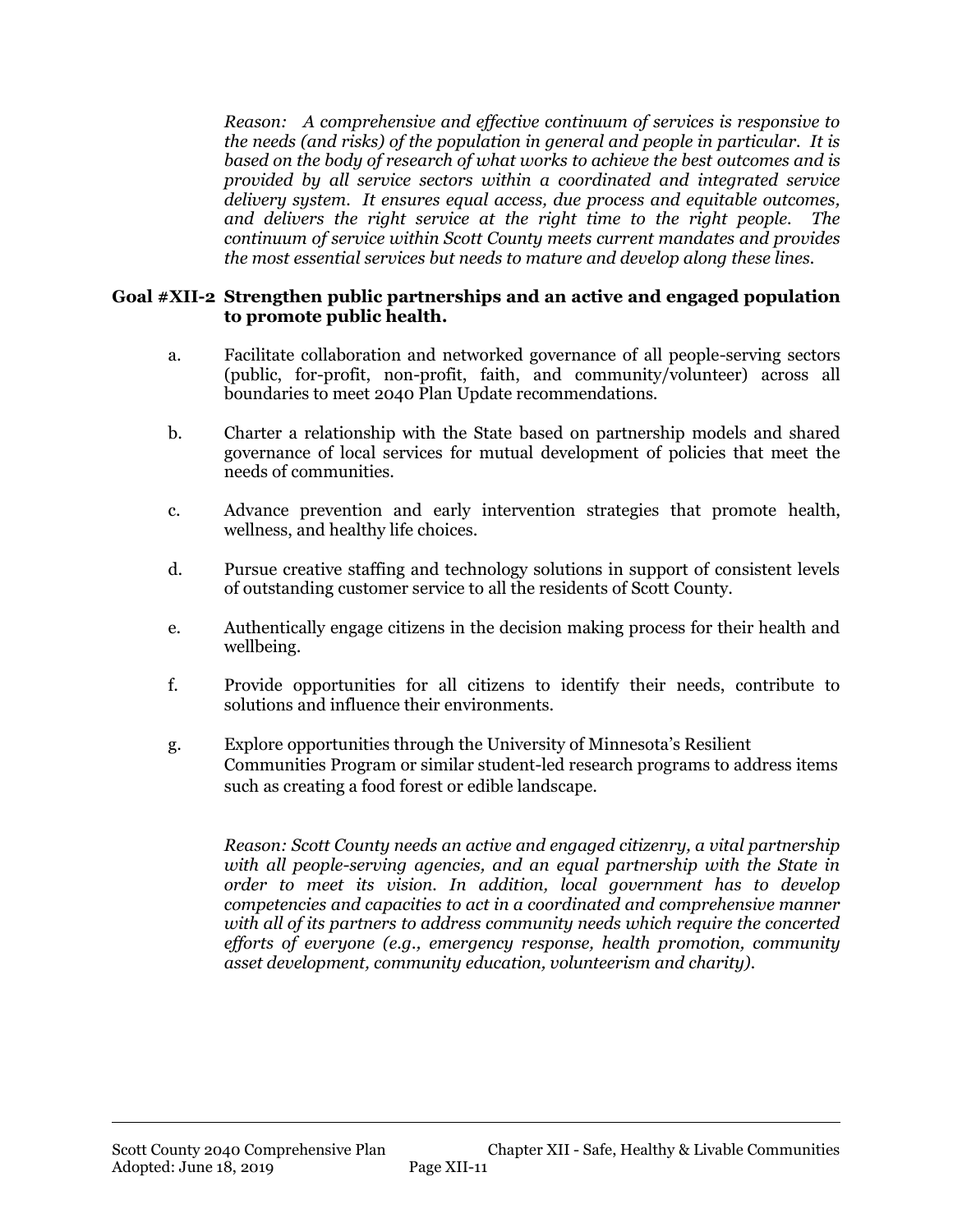#### **PUBLIC SAFETY PLAN**

*"Enforce laws, be prepared, and respond to emergency situations*."

*"Citizens feel safe, know their neighbors, children play outside, and all fee part of the larger community*"

- Scott County Results Map - Safe

This section focuses on public safety services provided by local governments, namely sheriff, police, fire, EMS, 911 dispatch, addressing, emergency management, and hazard mitigation planning. Scott County recognizes the benefits of having diverse



services within the County for the benefit of local and regional residents. The Plan is designed to promote Scott County's goal to continue to be a safe community, reduce criminal activity, prevent personal injury and loss of life and property, and to ensure effective and timely responses throughout the County.

#### **CRIME RATES**

Statewide, violent crime accounted for 9.8 percent of all offenses reported in 2015. There were 13,294 total violent crimes (murders, rapes, robberies, aggravated assaults and human trafficking offenses) committed in Minnesota in 2015. Compared with the 12,357 total violent crimes reported for 2014, the 2015 figure represents an increase of 7.6 percent. Property crime in Minnesota in 2015 amounted to 90.2 percent of the crime index offenses for 2015. There were a total of 122,088 property crimes (burglaries, larcenies, motor vehicle thefts, and arsons) reported in 2015. Compared with the 124,632 offenses reported in 2014, the 2015 figure represents a decrease of 2 percent. For a longer view of crime rates in the County's 11 townships, Figure XII-3 lists the number of serious (Part 1) crimes reported by the Sherriff's Office in 2004 and 2015 for the unincorporated area.

| <b>Number of Reported Part 1 Crimes in Scott County's</b><br>Unincorporated Area, 2004 and 2015 | 2040<br>KPI                            |                                        |  |
|-------------------------------------------------------------------------------------------------|----------------------------------------|----------------------------------------|--|
| <b>Type</b>                                                                                     | <b>Total Number</b><br>Reported (2004) | <b>Total Number</b><br>Reported (2015) |  |
| Murders                                                                                         | Ω                                      | Ω                                      |  |
| <b>Forcible Rapes</b>                                                                           |                                        | 3                                      |  |
| Robberies                                                                                       | റ                                      |                                        |  |
| <b>Aggravated Assaults</b>                                                                      | 8                                      |                                        |  |
| <b>Burglaries</b>                                                                               | 38                                     | 28                                     |  |
| Larceny/Theft                                                                                   | 105                                    | 58                                     |  |
| Motor Vehicle Theft                                                                             | 21                                     |                                        |  |
| Arson                                                                                           |                                        | O                                      |  |
| Human Trafficking                                                                               | <b>NA</b>                              | Λ                                      |  |
| Total                                                                                           | 177                                    | 104                                    |  |

**Source:** Minnesota Department of Public Safety, Minnesota Crime Information 2004, 2015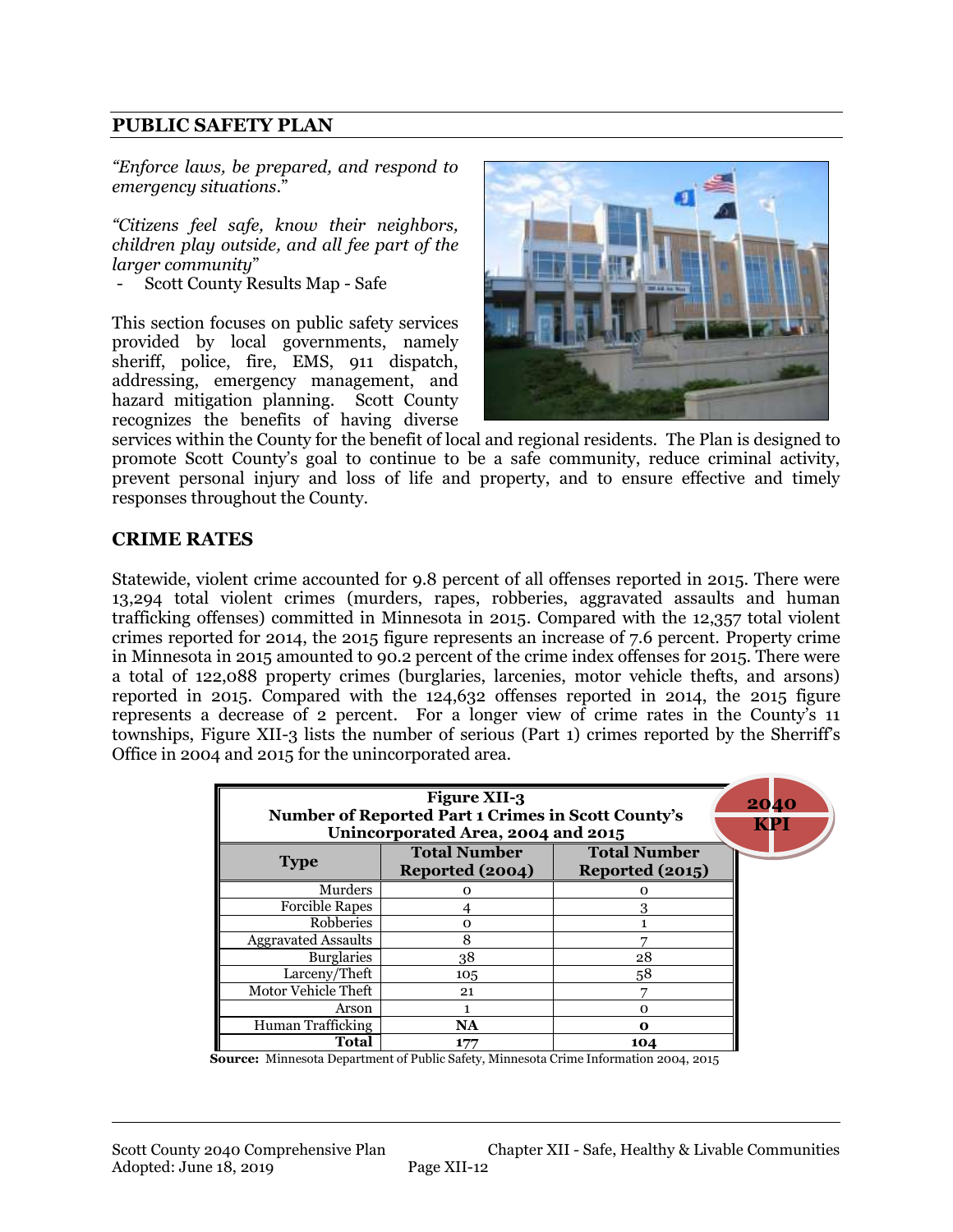### **PUBLIC SAFETY SERVICE PROVIDERS**

In cooperation with County, municipal, and private organizations, a number of police, fire, and ambulance departments service Scott County. These services do not necessarily follow city and township boundaries; many serve multiple cities or townships. Map XII-4 identifies the locations of public safety buildings operated by local police departments and the County Sheriff's Office



**Map XII-4 Public Safety Service Areas**

# **A. Sheriff's Office**

The Scott County Sheriff, an elected position with a four-year term, is responsible for the operation of the Sheriff's Office. The Sheriff's Office is comprised of four separate divisions:

**Communications & Emergency Management**: Emergency Management includes emergency preparedness and assisting in the process of planning, organizing and coordinating emergency events within Scott County. This department maintains the Emergency Operations plan, floodplain management and various emergency response actions. Emergency Management is a federal- and state-mandated department which has been an active part of the emergency response network within Scott County. The Scott County Sheriff's Communications Division is the Public Safety Answering Point (PSAP) or "911 Services" for all the residents of Scott County, as well as the visitors and commuters traveling throughout the County. The Communications Division is staffed 24/7 and serves as the vital link between citizens in crisis and the police, fire, EMS, and public works resources.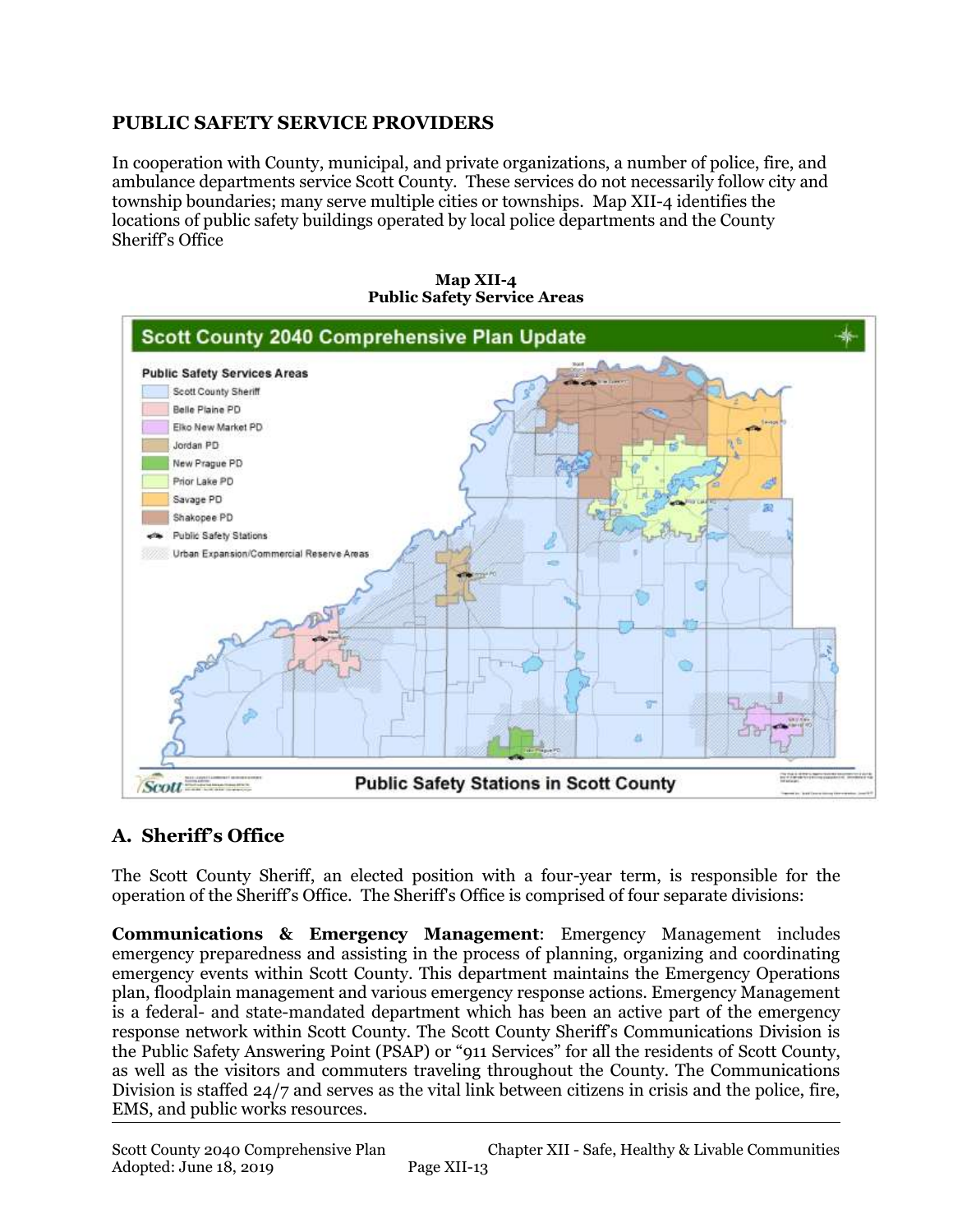**Jail Operations**: The Jail supports the Sheriffs' Office Mission by performing the detention and confinement functions assigned to the Sheriff/Sheriffs' Office by state statute. The Jail's primary function is to assure public safety, the safe and secure confinement of individuals charged with a crime that requires detention, and the safety of staff that work in the facility. The Jail does this by providing for the care, custody, and control of all inmates detained within the facility. The Jail is the central processing center for all arrests that require detainment by the Sheriffs' Office, the seven local Police Departments, the Mdewakanton Sioux Community, the Minnesota State Patrol, the Minnesota Department of Natural Recourses, and any other State or Federal Law Enforcement authority operating within the borders of Scott County. Additionally



the Jail is the confinement center for all adult individuals sentenced for crimes that the sentence is less than a year and a day in a confinement facility. The Jail provides medical, dental, and psychological health assessments and services for all confined individuals. The Jail provides programing opportunities for all individuals sentenced to serve time within the facility.

**Support Services**: The Support and Services Division was established in 2013 after a reorganization which occurred throughout the Scott County Sheriff's Office. The Division is comprised of 4 main work groups. They are the Support Staff Unit, the Investigations Unit, the Court Security Unit, and the Civil Unit. Within Support Staff we have records, transcription, jail support, and civil process. Within Investigations there is general investigations, crime analysis, computer forensics, and narcotics. Our newly hired crime analyst also works within the Investigations Unit. Within Court Security there is point of entry screening, bailiff services, and night campus security. Also falling under Court Security is the Volunteer Reserve/Mounted Reserve Unit, along with Crime Prevention. Lastly, within the Civil Unit, there is the civil processing including foreclosures, papers services, warrants service, and inmate transportation.

**Operations**: The Operations Division comprises of the Patrol Unit and Recreation Safety Units. The Patrol Unit is a primary responder to our eleven townships and assists the seven cities on emergency and non-emergency calls for service. The Patrol Unit proactively enforces criminal, traffic, and ordinance offenses, with committed time spent patrolling neighborhood and business districts to prevent and detect crimes. Included in the Patrol Unit is the K9 Unit which assists with apprehension and tracking. The Recreational Safety Unit has similar responsibilities as that of the Patrol Unit, and is a primary responder to emergency and nonemergency calls for service on area lakes, rivers, and other bodies of water all season, along with response to snowmobile concerns during the snow season. Part of the Rec Safety Unit responsibilities is road weight restrictions enforcement in the spring and snowmobile safety instruction in the winter. Other areas of responsibility within the Patrol Unit is the oversight of all POST/OSHA mandated training for sworn staff, technology-equipment ordering/purchasing for our office, K9, Citizen Academy, TZD Coordination, Traffic Unit, Event Coordination/Planning and SWAT members associated with our Office.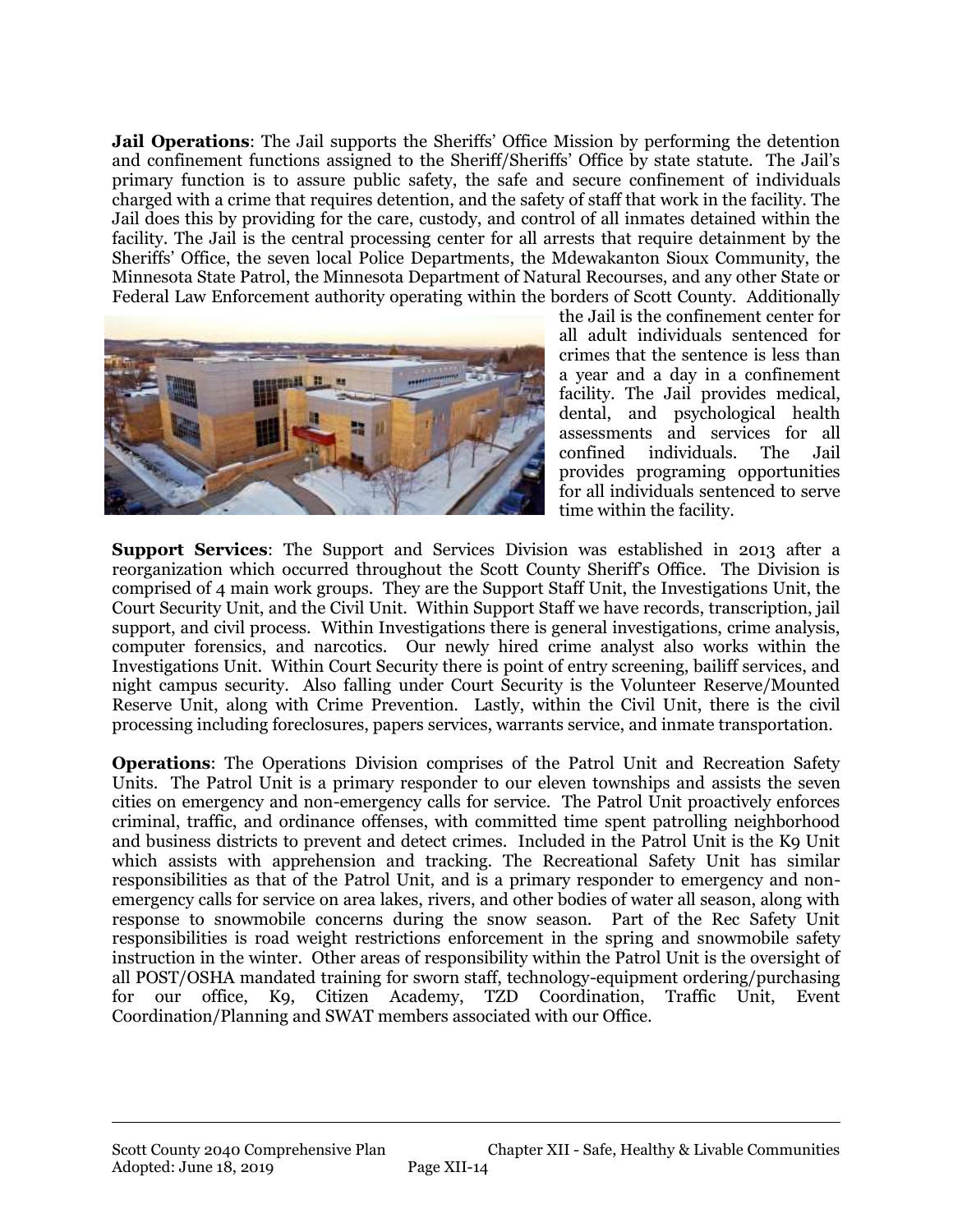#### **B. Police Departments**

Each of the seven cities maintains its own police department. These departments are responsible for providing police services within the city under the direction of a police chief. The police departments take on the additional roles, such as providing school resource officers and DARE/drug education for local schools within their service areas. All of the cities' police departments and the Sheriff's Office assist in responding to medical emergencies. Most squad cars are supplied with oxygen and defibrillation units. The cities and County have mutual aid agreements for police services and assist each other.

### **C. Fire Departments**

Scott County is served by eight fire departments. Each of the seven cities has a volunteer fire department. SMSC and the cities of Savage, Shakopee and Prior Lake have a full-time fire chief and the city of Shakopee has a full-time fire inspector and duty crew. The Shakopee Mdewakanton Sioux Community has a fire department that is a mixture of full-time and parttime staff serving the Community. The townships contract with these fire departments for fire protection and response. Four fire departments contract with townships outside of Scott County. All fire departments are part of mutual aid agreements to provide assistance to each other during emergencies. Map XII-5 shows fire stations within Scott County.



**Map XII-5 Fire Service Areas**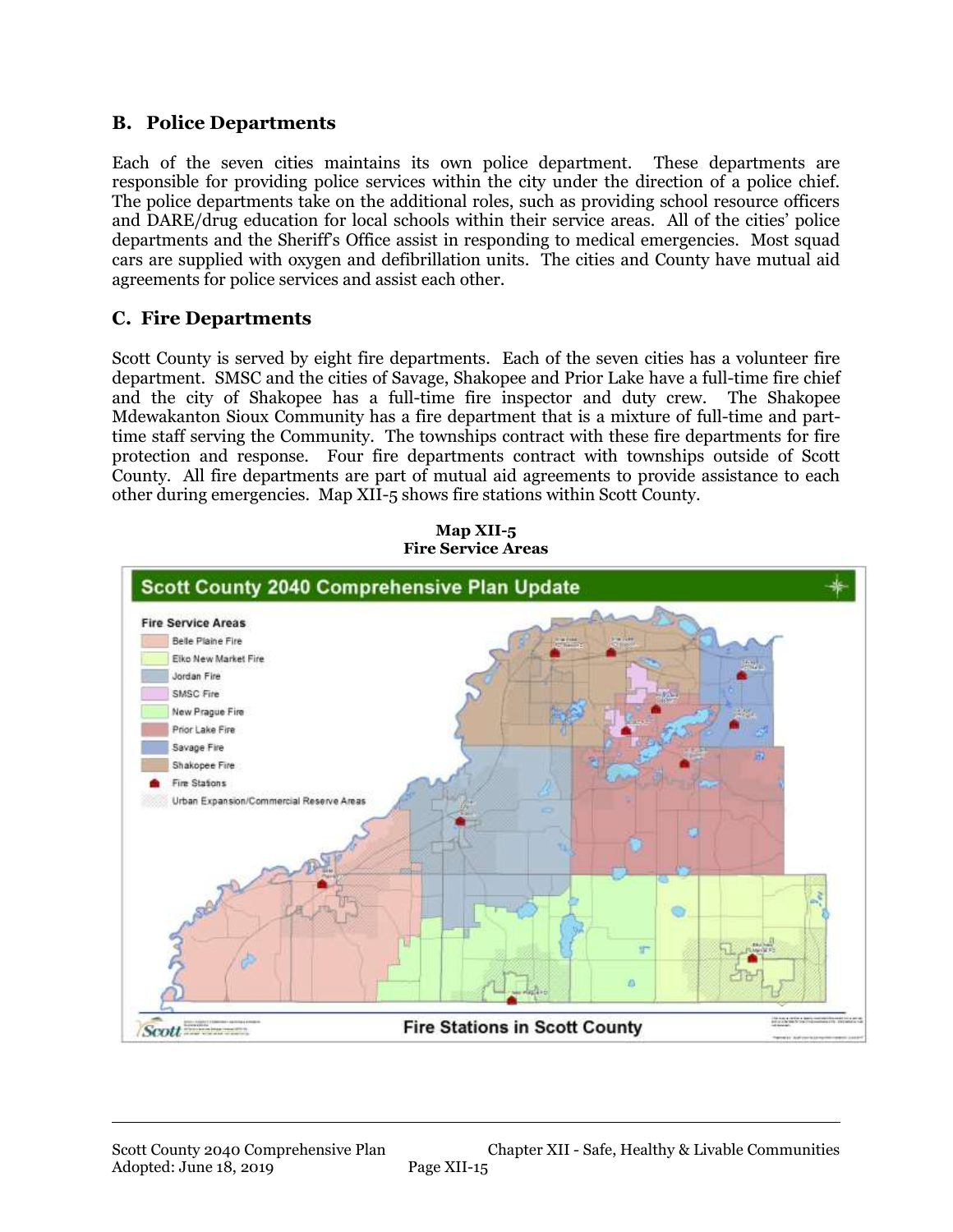### **D. Emergency Medical Response**

Scott County is served by five emergency medical and transport/ambulance responders, as shown on Map XII-6. Their primary service areas (PSAs) are controlled by a state regulatory board. The northern third of Scott County is assigned to Allina Transportation who responds with at least one paramedic (Advance Life Support/ALS) and an emergency medical technician (EMT). The SMSC Fire Department provides ALS for the tribal lands and a portion of Prior Lake. The southern portion of Scott County is covered by ALS through on-going collaboration with EMS providers. Southeastern Scott County is covered by ALS units from Northfield Hospital and with service managed by Allina. Out-of-County medical helicopters are used for transportation on a regular basis for trauma cases. There are helicopter pads that serve Scott County. All EMS agencies participate in mutual aid agreements.



**Map XII-6 Ambulance Service Areas**

# **E. Addressing**

Scott County is the addressing authority for the 11 townships (each city is the addressing authority for their own jurisdiction). As an addressing authority, the County is responsible for maintaining addresses of properties in the 11 townships, maintaining the road inventory, providing information for mapping updates, processing information with the telephone companies, post office, emergency services and other government offices, and the continued public education of the Countywide 9·1·1 system. Without the information generated from all these sources, the County 9·1·1 dispatch system would not have the necessary data to operate efficiently and ensure the fastest response to the citizens and visitors of the county in times of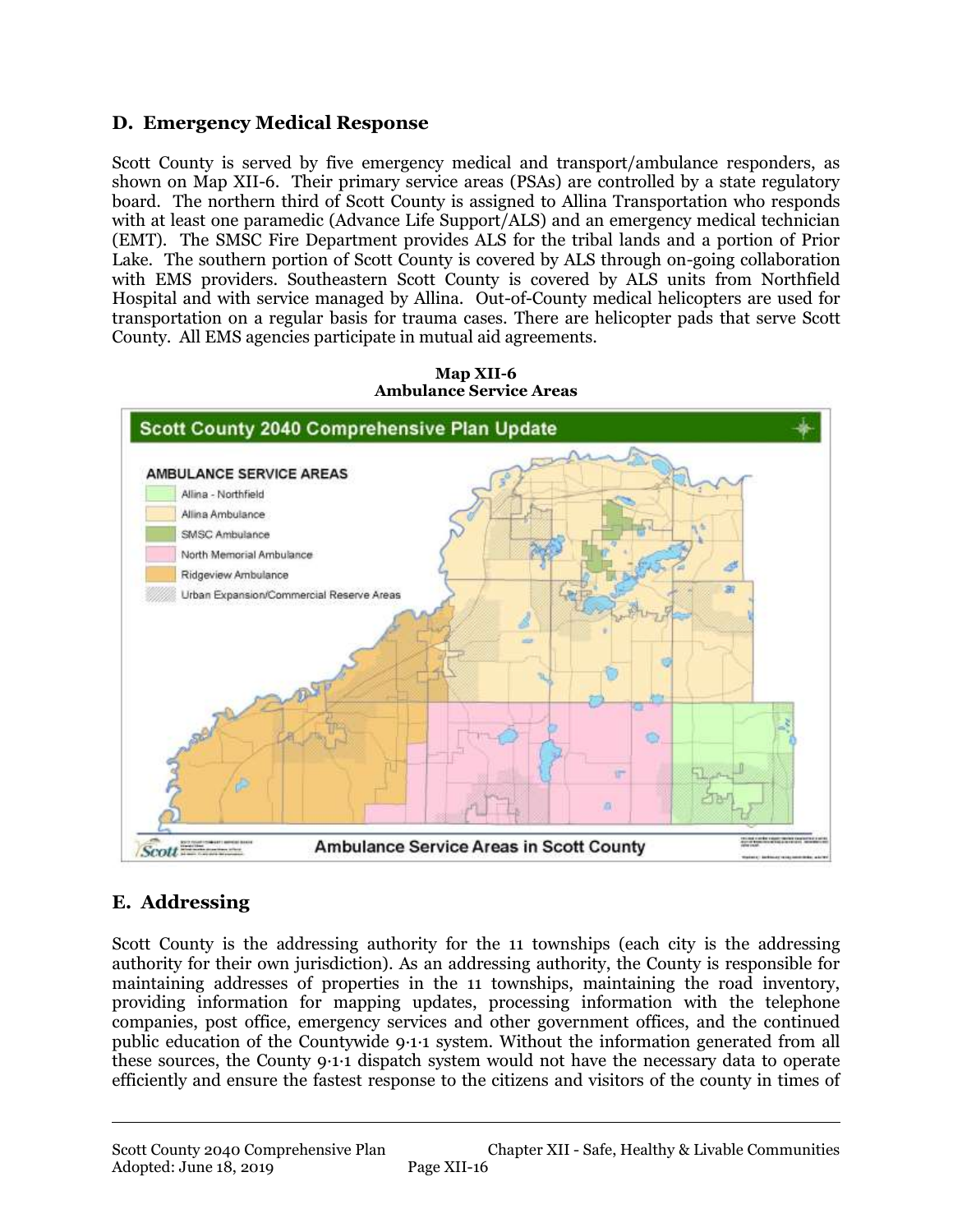emergency. Accurate and timely address information directly contributes to the safety and wellbeing of the responders and the county's residents and visitors.

Scott County, by ordinance, maintains a uniform system of addressing and road naming throughout the 11 townships. The County also works with the seven cities to ensure all areas of the county have unique, valid addresses and road names. All addresses are assigned by standardized procedures set forth by the County to ensure a continuous and uniform addressing system. Each house, building, business, or other occupied structure as well as any other structure that requires utility service are assigned a separate number. No building permits or utility services shall be granted until the owner has procured the official number for the premises.

The primary method for addressing used by the County and all seven cities is the MetroGIS Address Point Editor Application. This on-line application allows addressing directly into the map and shared database. This is the same mapping and database system used by the County's 9·1·1 dispatch system, allowing synchronization throughout all divisions. For properties in the 11 townships, 911 residential address markers are required at the driveway of each habitable structure.

### **F. Emergency Management/Hazard Mitigation**

The Scott County Emergency Management and Homeland Security Division is charged with coordinating the emergency preparedness and homeland security efforts for the county. In addition to writing emergency response plans and conducting public education, County staff provide assistance to local jurisdictions and county agencies before, during and after disasters strike. Staff also works closely with local, state, and federal officials, and cooperatively with neighboring jurisdictions, to enhance homeland security and better prepare for and respond to incidents ranging from tornadoes to terrorism.

Emergency Management includes emergency preparedness and assisting in the process of planning, organizing and coordinating emergency events within Scott County. This department maintains the Emergency Operations plan, 911 addressing, floodplain management and various emergency response actions.

Homeland Security involves working with all aspects of public safety - from the federal level to individual citizens - to ensure the most comprehensive and coordinated approach to the protection of public safety. The division works with multiple agencies and jurisdictions to coordinate information, training, and equipment needed for protecting the county and the nation from acts of terrorism.

In 2016, Scott County and the University of Minnesota Duluth Geospatial Analysis Center (GAC) prepared the 2016 *Scott County Multi-Hazard Mitigation Plan*. This Plan evaluates and ranks the major natural and man-made hazards affecting Scott County as determined by frequency of event, economic impact, deaths, and injuries. Mitigation recommendations are based on input from state and local agencies, public input, and national best practices. GAC performed the hazard risk assessment for 100-year floods. In recognition of the importance of planning in mitigation activities, FEMA created a powerful geographic information system (GIS)-based disaster risk assessment tool. This tool enables communities of all sizes to predict estimated losses from floods, hurricanes, earthquakes, and other related phenomena and to measure the impact of various mitigation practices that might help reduce those losses. The Minnesota Homeland Security and Emergency Management (HSEM) office has determined that this GIS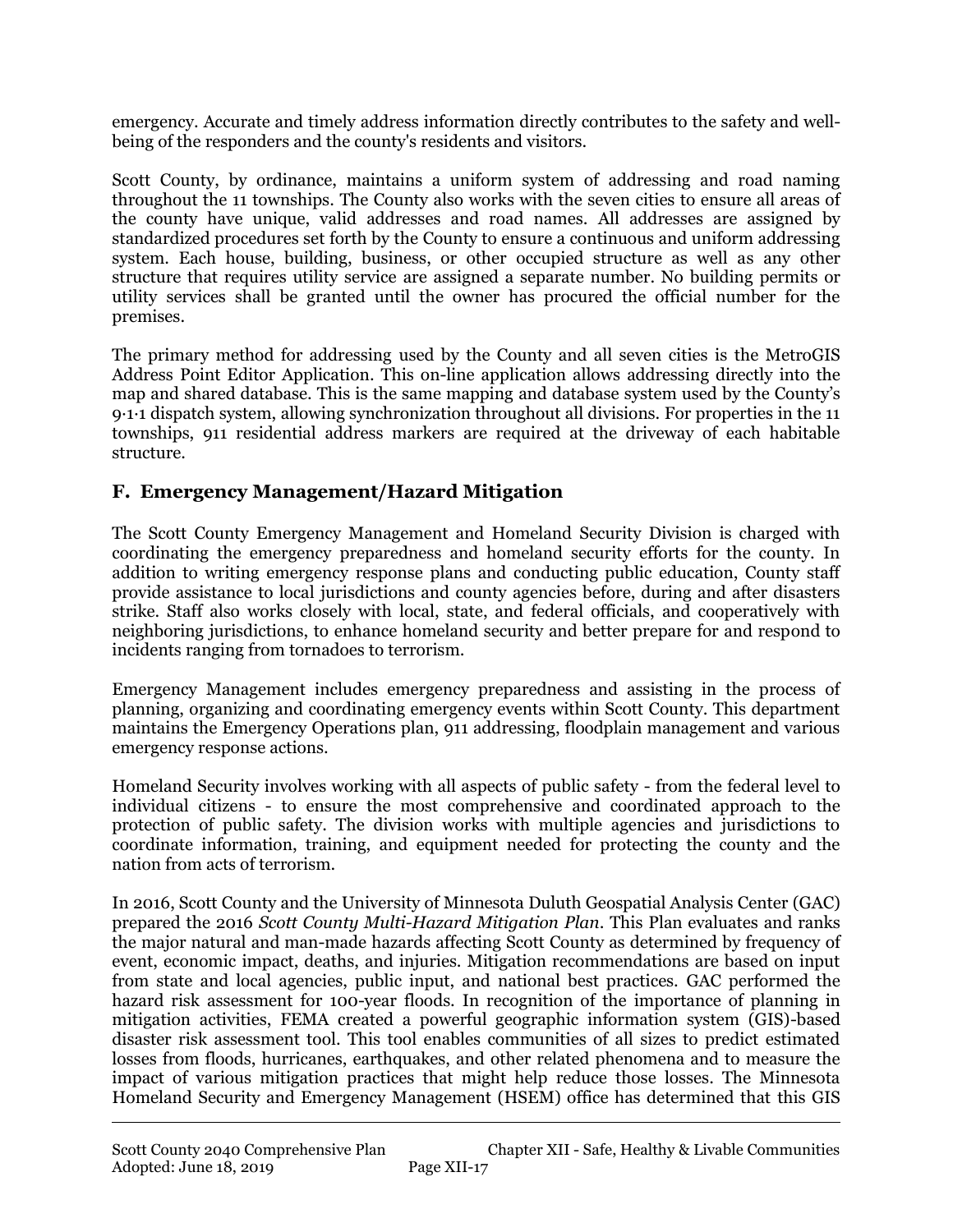tool should play a critical role in Minnesota's risk assessments, and therefore the 100-year flood hazard analysis is introduced in this plan.

This is a multi-jurisdictional plan that covers Scott County, including the cities of Belle Plaine, Elko New Market, Jordan, Prior Lake, Savage, and Shakopee. The Scott County risks and mitigation activities identified in this plan also incorporate the concerns and needs of townships, school districts, and other entities participating in this plan. Members from each of these jurisdictions actively participated in the planning process by attending workgroup meetings, providing information, suggesting mitigation strategies and reviewing the plan document.

The All Hazard Committee was formed after the events of September 11, 2001 in order to bring various agencies and organizations throughout Scott County together to discuss and plan for all types of emergency and/or disaster incidents and events. The identified goals of the committee are that all stakeholders will understand the roles, responsibilities, limitations and capabilities of each and all response agencies, to reduce unnecessary duplication of service and identify missing service gaps. This Committee reviews the numerous plans of both Scott County Public Health and Scott County Emergency Management. It is also one of the requirements for some Public Health grants to have such a committee review their plans and approve them on an annual basis.

#### **PUBLIC SAFETY GOALS AND POLICIES**

As stated earlier in this chapter, Scott County has a direct influence on public safety policy and planning. The following are goals and policies to guide public safety in Scott County over the next 20 years.

#### **Goal #XII-3 Develop strong public partnerships and an active and informed population to promote public safety.**

- a. Ensure police, fire and emergency services provide high levels of public safety that respond to growth and changing community needs.
- b. Equip residents, businesses, and community service providers through education and training to be active participants in public safety.
- c. Build the capacity for comprehensive Multi-Hazard preparedness planning, readiness, and response.
- d. Continue to enforce and periodically update the County's uniform addressing ordinance.
- e. Increase the capacity of residents to assist in a public health emergency response through the use of a trained Medical Reserve Corps unit.

*Reason: Scott County needs an active and engaged citizenry, a vital partnership with all people-serving agencies, and an equal partnership with the State in order to meet its vision. In addition, local government has to develop competencies and capacities to act in a coordinated and comprehensive manner with all of its partners to address community needs which require the concerted efforts of everyone (e.g., emergency response, health promotion, community asset development, community education, volunteerism and charity).*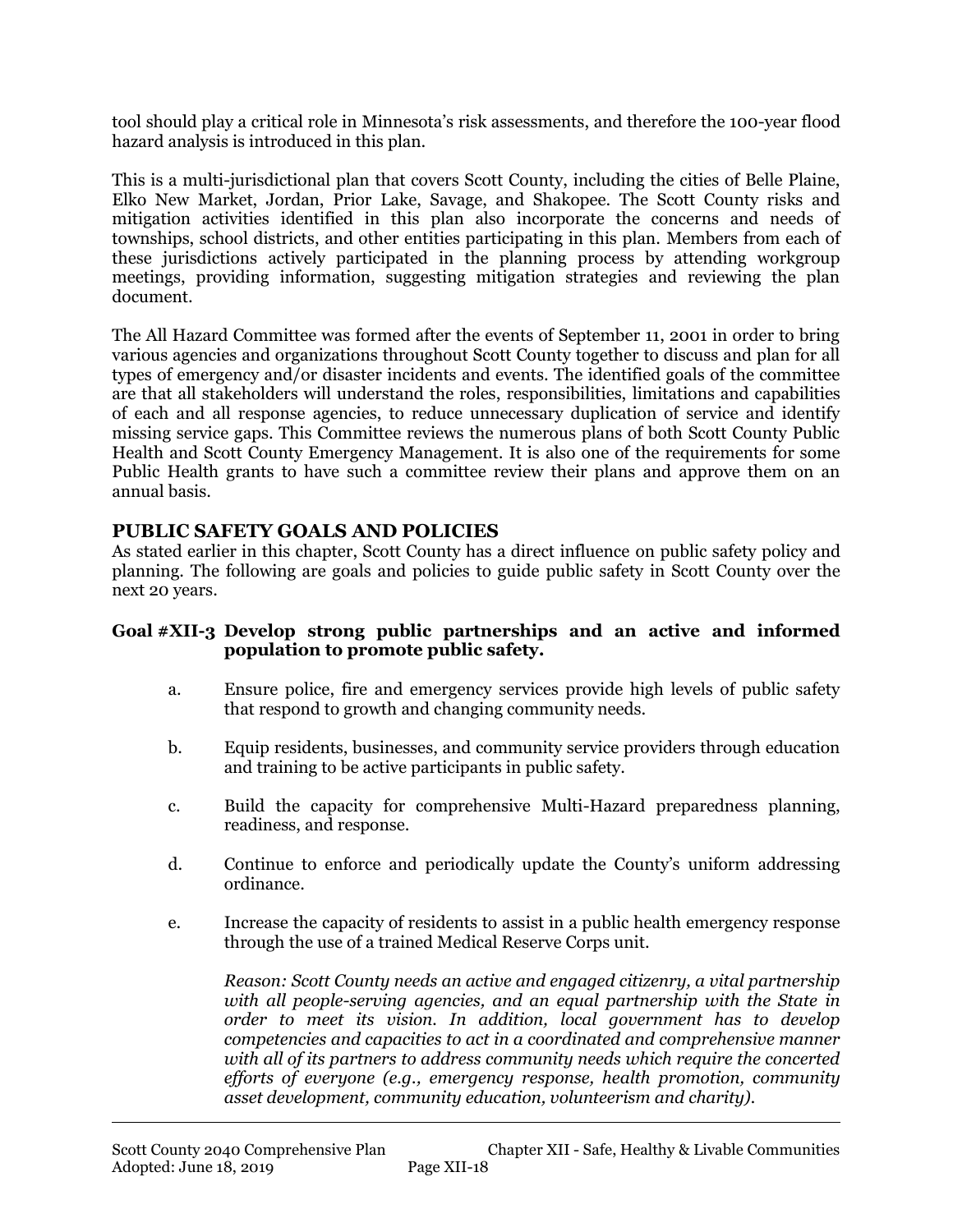#### **EDUCATION PLAN**

*"Excellent schools and educational opportunities*."

- Scott County Results Map - Livable

Scott County has influence on education policy and planning in a number of ways, including: providing direct health and social services to children and families, licensing in-home day care providers, operating libraries in each city, providing workforce development training, and partnering with local school districts through a variety of programs, such as SCALE-initiated efforts or through SHIP. There is a strong link



between comprehensive planning and education. The pace, type and location of new housing has a direct impact on school district enrollment and future facility planning. The quality of local school districts has a direct impact on the demand of housing. This plan inventories the major educational providers in the County and outlines resources and strategies to support education well into the future.

#### **EDUCATIONAL AGENCIES AND PROVIDERS**

Nine public school districts serve Scott County (see Map XII-7 for district boundaries).



**Map XII-7 Public Independent School District (ISD) Map**

Scott County 2040 Comprehensive Plan Chapter XII - Safe, Healthy & Livable Communities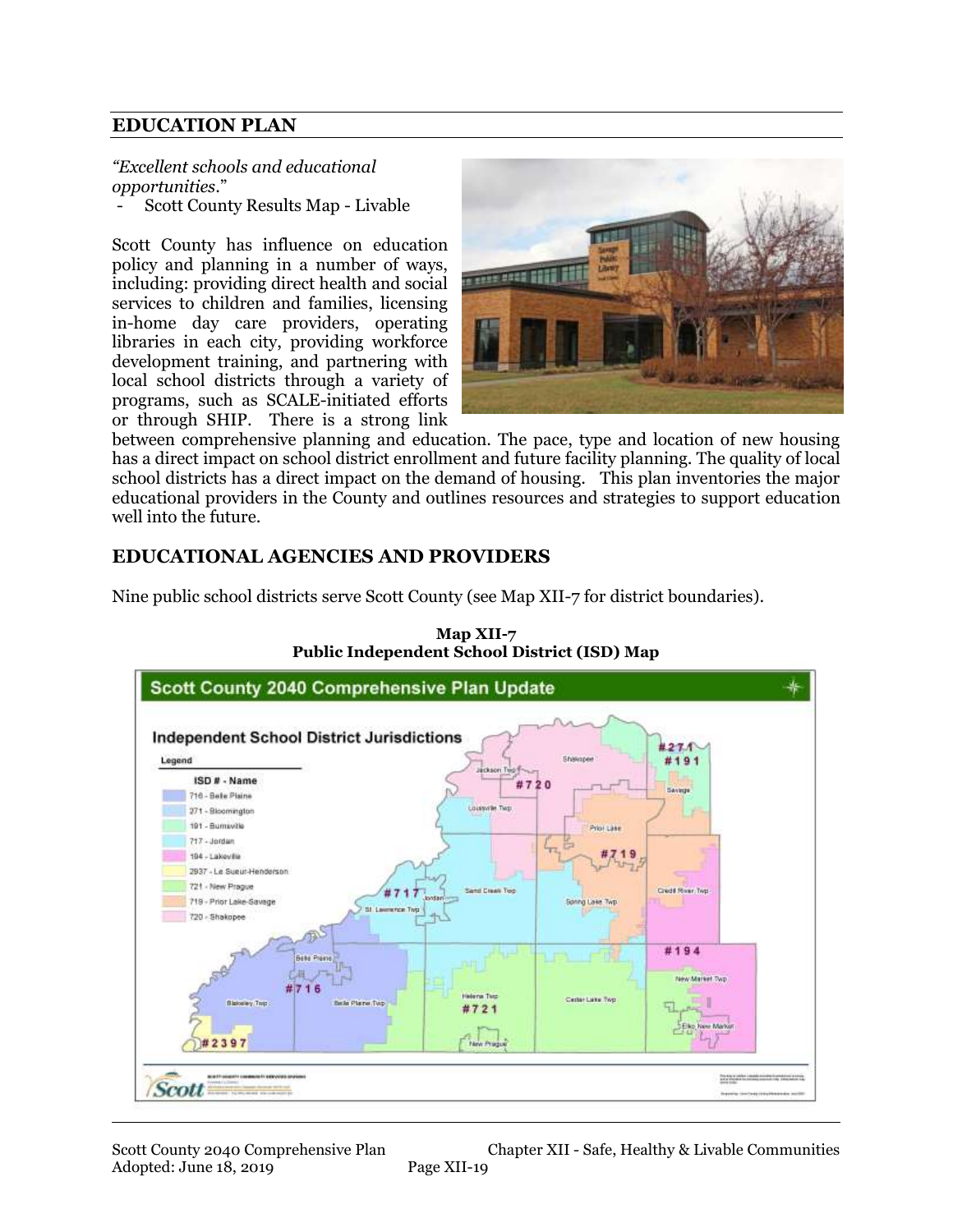Although the Bloomington, Lakeville, and Le Sueur-Henderson districts serve portions of the county, they do not operate any schools within Scott County. The districts serving kids in the northern portion of the County have experienced considerable growth over the past ten years, contrary to trends in out-state Minnesota. Figure XII-8 shows historic, current and projected total enrollments for the seven main districts serving Scott County. Enrollment projections for 2024-2025 show a general stabilization of student population across all seven districts. This is consistent with the school-age cohort projections discussed in Chapter III.

| <b>Figure XII-8</b><br><b>Public Schools District Enrollment Trends &amp; Forecast</b> |            |           |                             |  |  |
|----------------------------------------------------------------------------------------|------------|-----------|-----------------------------|--|--|
| <b>Independent School</b>                                                              | Enrollment |           | <b>Projected Enrollment</b> |  |  |
| <b>District, Number</b>                                                                | 2006-2007  | 2016-2017 | 2024-2025                   |  |  |
| Belle Plaine, 716                                                                      | 1,510      | 1,655     | 2,104                       |  |  |
| Burnsville, 191                                                                        | 10,399     | 9,247     | 9,700                       |  |  |
| Jordan, 717                                                                            | 1,546      | 1,811     | 1,680                       |  |  |
| Lakeville, 194                                                                         | 11,036     | 10,993    | 9,688                       |  |  |
| New Prague, 721                                                                        | 3,401      | 4,156     | 4,251                       |  |  |
| Prior Lake-Savage, 719                                                                 | 6,507      | 8,425     | 8,599                       |  |  |
| Shakopee, 720                                                                          | 5,824      | 8,304     | 8,502                       |  |  |
|                                                                                        |            |           |                             |  |  |

**Source:** Maxfield Research, 2017

| <b>Figure XII-9</b><br><b>Private Schools</b>       |                                     |           |  |  |
|-----------------------------------------------------|-------------------------------------|-----------|--|--|
| <b>Location/School</b>                              | <b>Current</b><br><b>Enrollment</b> | Grade     |  |  |
| <b>Belle Plaine</b>                                 |                                     |           |  |  |
| <b>Holy Family Academy</b>                          | 34                                  | $K-12$    |  |  |
| Our Lady of the Prairie                             | 47                                  | $K-6$     |  |  |
| Trinity Lutheran                                    | 65                                  | Pre-8     |  |  |
| Jordan                                              |                                     |           |  |  |
| St. John the Baptist                                | 109                                 | Pre-6     |  |  |
| <b>Elko New Market</b>                              |                                     |           |  |  |
| Lonsdale/New Market/<br>Veseli (LNMV) Area Catholic | N/A                                 | Pre-8     |  |  |
| <b>New Prague</b>                                   |                                     |           |  |  |
| St. Wenceslaus                                      | 257                                 | $K-8$     |  |  |
| <b>Prior Lake</b>                                   |                                     |           |  |  |
| Holy Cross Lutheran<br>Preschool                    | N/A                                 | Preschool |  |  |
| Prior Lake Christian                                | 51                                  | $K-12$    |  |  |
| St. Michael                                         | 501                                 | $K-8$     |  |  |
| St. Paul's Lutheran                                 | 63                                  | $K-6$     |  |  |
| <b>Savage</b>                                       |                                     |           |  |  |
| St. John the Baptist                                | 520                                 | Pre-8     |  |  |
| <b>Shakopee</b>                                     |                                     |           |  |  |
| Living Hope Lutheran School                         | 130                                 | $K-4$     |  |  |
| Shakopee Area Catholic                              | 721                                 | Pre-8     |  |  |
|                                                     |                                     |           |  |  |

**Source:** School websites; Private School Review, 2017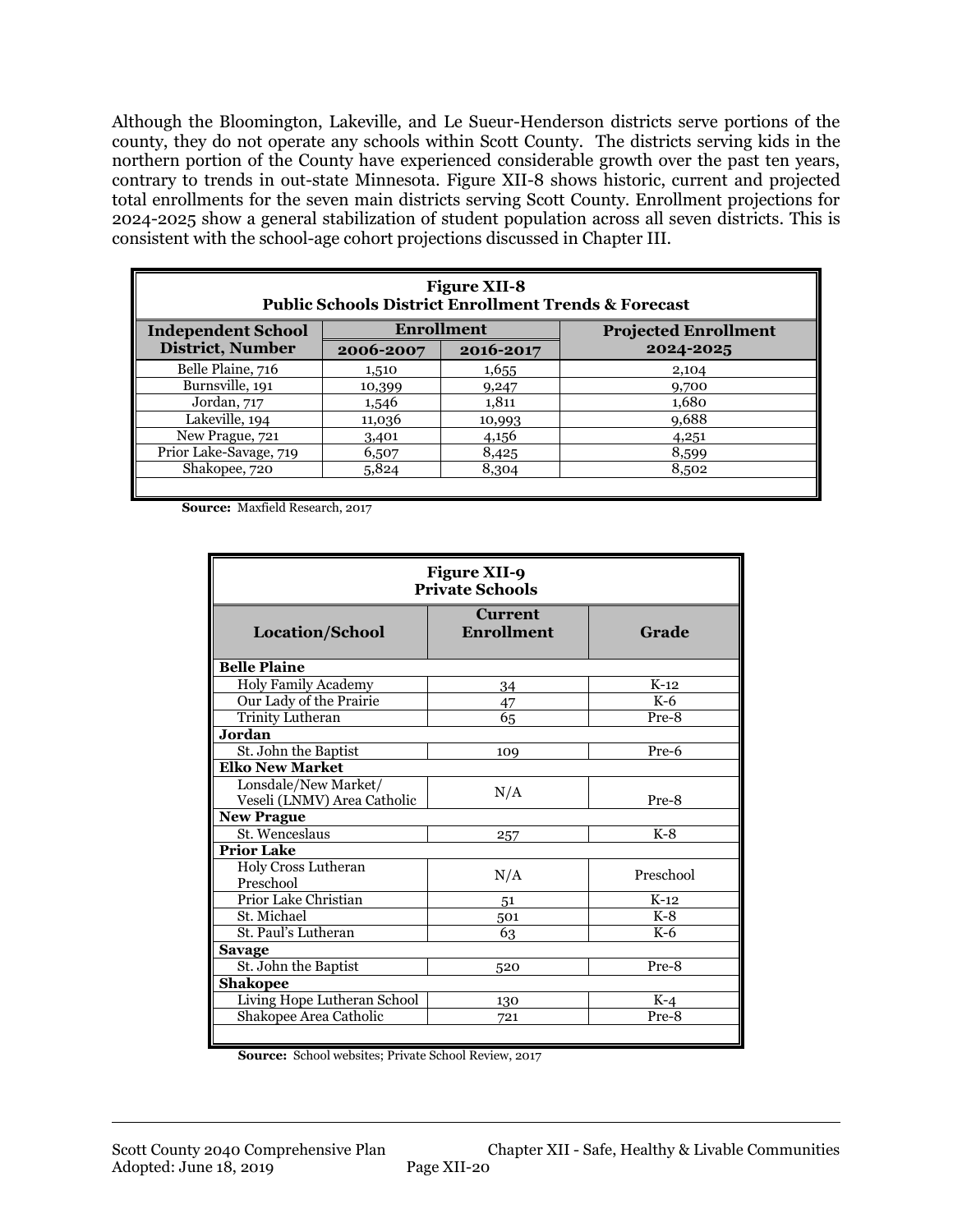New high schools have recently been constructed or expanded in Jordan, Shakopee, Savage, and New Prague, and a number of new elementary schools throughout the districts have also been constructed to serve the growing youth population. Other schools not included in the inventory include the Carver-Scott Education Cooperative in Lydia, the Minnesota Valley Education Cooperative in Jordan, and Aspen Academy in Savage. Home-schooling is also an option that some families choose. In addition to public schools, a number of private schools are offered for residents. Figure XII-9 lists private schools located within Scott County and the grade levels served.

In addition to traditional kindergarten through high school education, Scott County schools provide early intervention services, conduct parent/child home visits, provide Early Childhood Family Education (ECFE) and Early Childhood Special Education (ECSE), and make referrals to other programs.

# **A. School – Community Partnerships**

Scott County Public Health works with all school districts throughout the county to advance education and ensure students are healthy. Schools are a critical setting to model healthy behaviors. They provide students with opportunities to learn about and practice these behaviors that can continue throughout their lifespan. In partnership with Public Health, schools focus on best practice approaches of implementing both healthy eating and active schools activities in a comprehensive manner.

Poor diet and physical inactivity among youth can lead to increased risk for certain chronic health conditions, including high blood pressure, type 2 diabetes, obesity, and depression. School settings hold a realistic and evidence-based opportunity to increase healthy behaviors among youth.

### **CAP Agency**

The CAP Agency is a private non-profit organization providing services to residents of Scott, Carver and Dakota Counties. The CAP Agency serves approximately 25,000 children, families and senior citizens each year in its tri-county service area and has a \$12 million operating budget. The agency is part of a national community action association focused on reducing poverty through an integrated service approach that addresses strengths and barriers and creates a plan for increased self-reliance. Education-related programs include Child Care Aware, Parent Aware, Circle of Parents, Early Head Start, and Head Start.

### **Scott County Health and Human Services**

Scott County's Health and Human Services Department is responsible for community initiatives that will improve outcomes for consumers by bringing County services, school district, private sector providers, and juvenile corrections into an integrated support network for families. Programs that support education and early learning by fostering child development include Public Health Home Visiting, the Follow Along Program, and Child Care Licensing.

# **Child Care Providers**

Comprehensive planning is also linked to early learning. The pace, type and location of new housing has an impact on enrollment in licensed child care environments. Home-based providers (licensed by the county) and center-based providers (licensed by the state) support appropriate child development.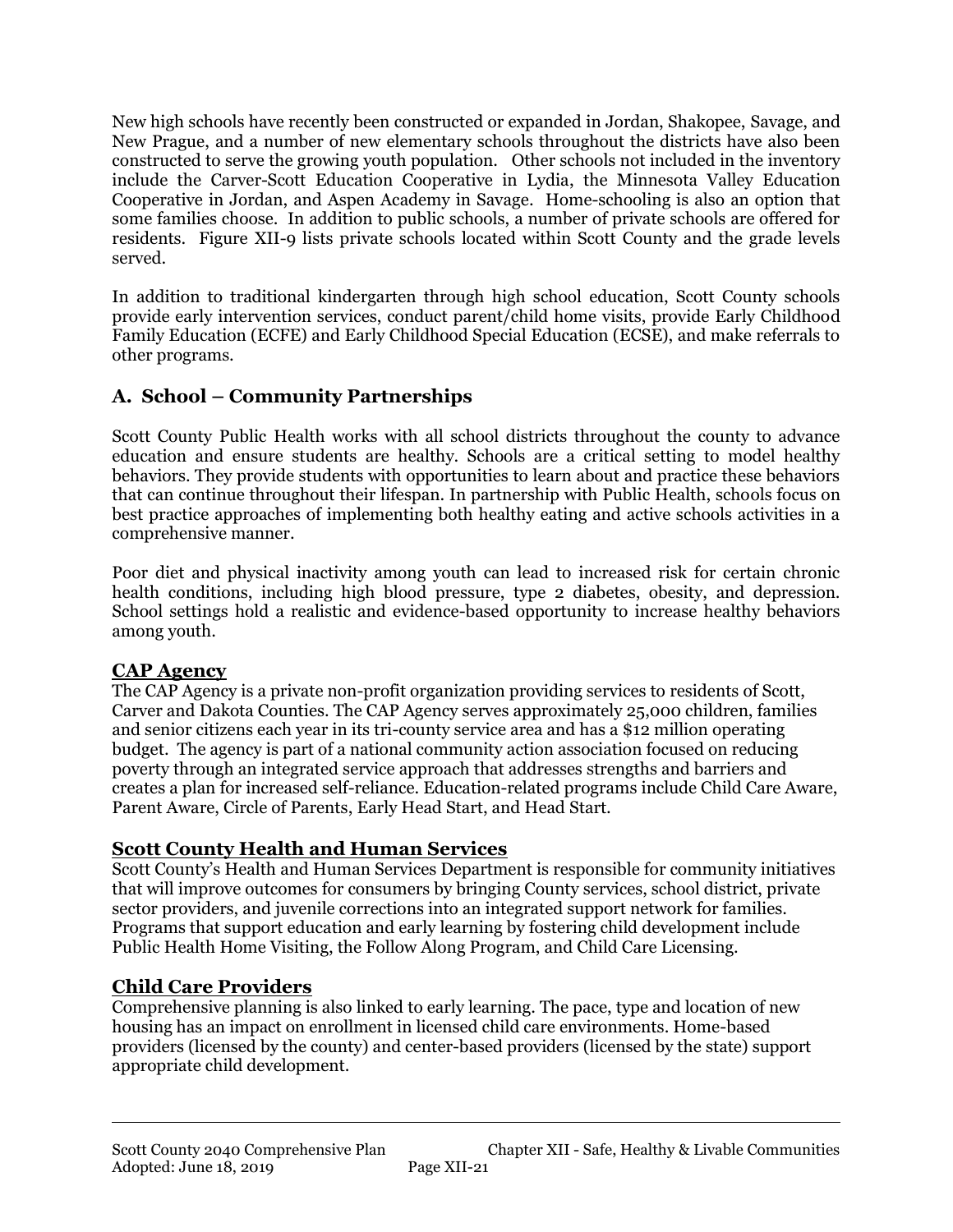#### **B. SCALE 50 x 30 Educational Preparedness Work Group**

In April 2016, SCALE established four work groups and a steering committee to accomplish a "50 by 30" initiative. The goal of the work groups is to advance a "Collective Impact Approach" to achieving 50% of the County's labor force living and working in the County by 2030. The four workforce groups established to help accomplish this goal were Housing, Workforce Readiness, Transportation and Educational Preparedness. The Educational Preparedness Group's Vision is to "Ensure children are developmentally on track and prepared for educational success." The group has been working to answer the following questions:

- *Is preparing children for a successful life a community issue? – Who is responsible?*
- *What are the primary barriers to educational success?*
- *What kinds of supports do families of young children need?*
- *What programs or experiences are currently working well for young children (birth – age 8) and families in our communities?*
- *What challenges do we face in meeting the needs of young children (birth – age 8)?*

In 2016, 62.6% of Scott County's third graders were proficient readers. Reading proficiency by the end of third grade is often a predictor for future academic and life success. Through third grade most students are learning to read, but in fourth grade they begin 'reading to learn' ‐‐ to gain information and think critically in all other subject areas. Figure XII-10 shows the percent of 3rd graders reading at grade level for all public school districts serving the County, compared to the state average (57%). While Scott County's children overall have out-performed state averages, many of the local districts have seen a decline in third grade reading scores in recent years. In order to improve third-grade reading proficiency, the Educational Preparedness group is working to identify children's developmental needs earlier in life.



Scott County 2040 Comprehensive Plan Chapter XII - Safe, Healthy & Livable Communities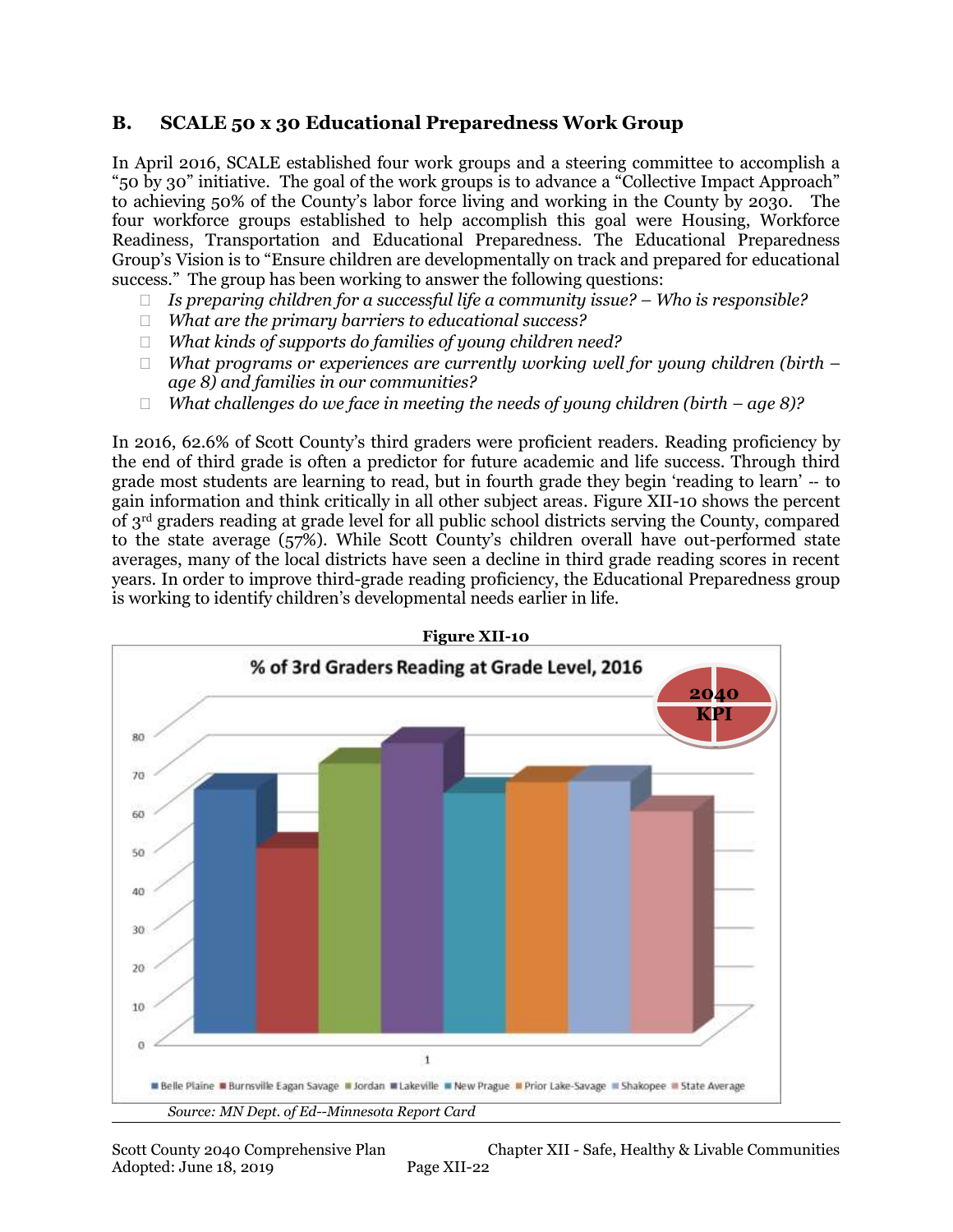# **C. Public Library Facilities**

Scott County operates public libraries in each of the seven cities and a law library in the Scott County Justice Center. A unique relationship has been established as part of the library system where each city provides and maintains buildings for the libraries. In return, the County finances and administers equipment, circulation materials, and staff services. The townships have no building or operation financing responsibilities.

Scott County Library is a customer-focused system that inspires and enhances learning at every stage of life with a focus on four outcomes:

- Children learn to read and are supported in and out of school
- Residents have convenient access to a relevant collection of physical and digital resources
- Residents have convenient access to the information they need and to opportunities for lifelong learning
- Residents have convenient and reliable access to the Internet, computers, and public spaces.

Resident expectations for library service continue to evolve. Demand for print materials has held steady as demand for digital materials has increased sharply. In recent years the library has focused on early learning by offering early literacy classes, parenting training, and learning resources for child care providers. Additionally, new buildings were constructed in Jordan and Elko New Market in 2012 and 2013, respectively. The County's individual library branches are listed in Figure IX-37.

| <b>Figure XII-11</b><br><b>Scott County Library System</b> |                                                                      |                                             |  |  |
|------------------------------------------------------------|----------------------------------------------------------------------|---------------------------------------------|--|--|
| Library                                                    | <b>Address</b>                                                       | <b>Building</b><br><b>Square</b><br>Footage |  |  |
| <b>Belle Plaine</b>                                        | 125 W Main St.                                                       | $5,280$ ft <sup>2</sup>                     |  |  |
| Jordan                                                     | 275 Creek Lane South                                                 | $8,000$ ft <sup>2</sup>                     |  |  |
| Elko New Market                                            | 110 J. Roberts Way.                                                  | 4,400 $ft^2$                                |  |  |
| New Prague                                                 | 400 E Main St.                                                       | $8,000$ ft <sup>2</sup>                     |  |  |
| Prior Lake                                                 | 16210 Eagle Creek Ave. SE                                            | 14,000 $ft^2$                               |  |  |
| Savage                                                     | 13090 Alabama Ave. S                                                 | $17,750$ ft <sup>2</sup>                    |  |  |
| Shakopee                                                   | 235 S Lewis St.                                                      | $26,000$ ft <sup>2</sup>                    |  |  |
| Law Library                                                | Scott County Justice Center (200<br>4 <sup>th</sup> Ave W, Shakopee) | 1,550 ft <sup>2</sup>                       |  |  |

### **EDUCATION GOALS AND POLICIES**

As stated earlier in this chapter, Scott County has a role in education policy and planning by: providing direct health and social services to children and families, licensing in-home day care providers, operating libraries in each city, providing workforce development training, and partnering with local school districts through a variety of programs, such as SCALE-initiated efforts or through SHIP. The following are goals and policies to guide education policy and planning in Scott County over the next 20 years.